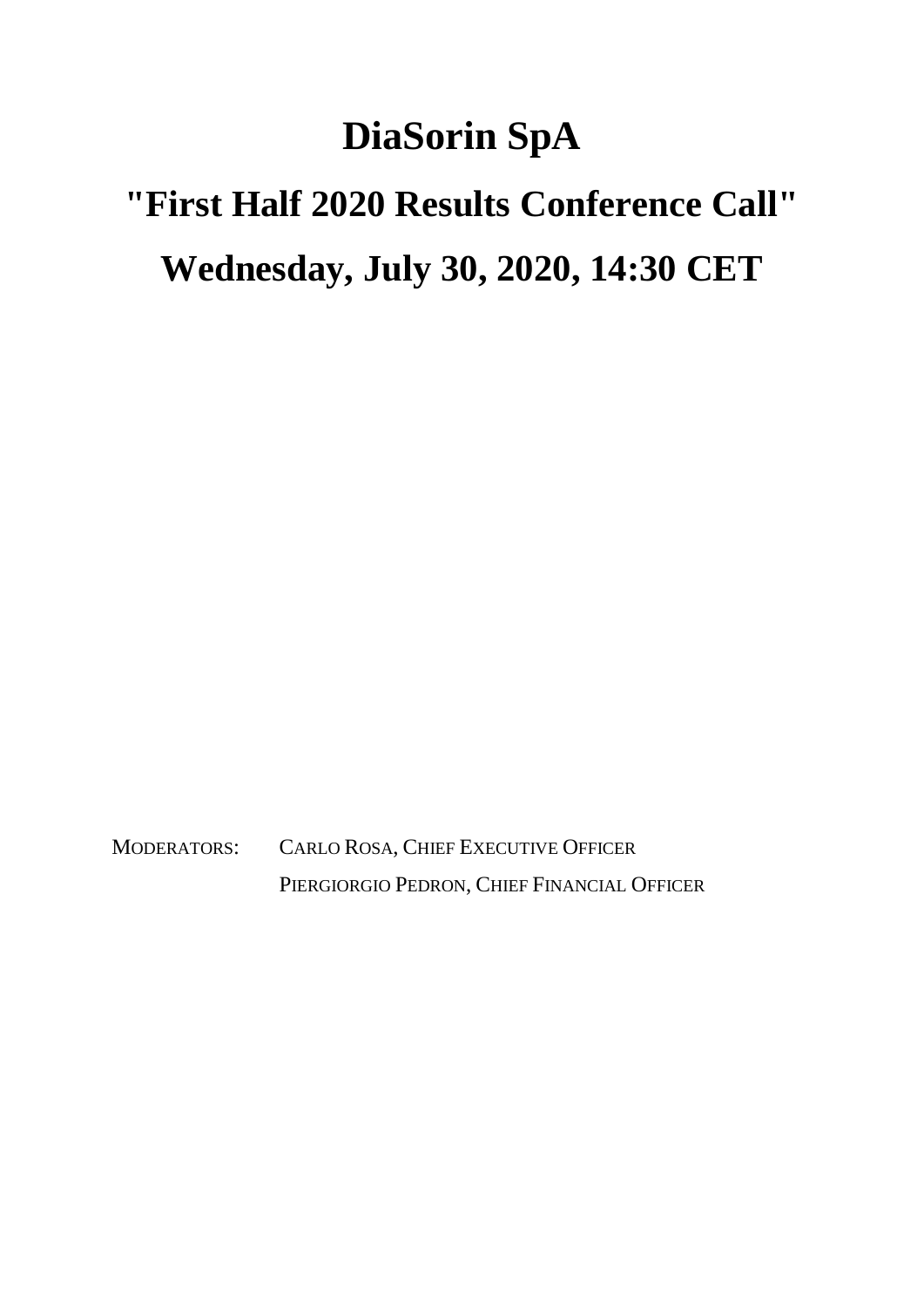OPERATOR: Good afternoon. This is the Chorus Call conference operator. Welcome and thank you for joining the DiaSorin First Half 2020 Results Conference Call. As a reminder, all participants are in listenonly mode. After the presentation, there will be an opportunity to ask questions. Should anyone need assistance during the conference call, they may signal an operator by pressing "\*" and "0" on their telephone.

> At this time, I would like to turn the conference over to Mr. Carlo Rosa, CEO of DiaSorin. Please go ahead, sir.

CARLO ROSA: Yes. Thank you, operator. Good afternoon to everybody. Welcome to the DiaSorin Quarter 2 call. As usual, I'm going to make some general remarks about the business, and then Mr. Pedron, our CFO, is going to take you through the numbers.

> I think that, as you have heard from other competitors in the field of diagnostic, when you look at the business these days, you need to...you really need to look at the business 2 ways, the current business and the underlying trends and the COVID-19 effect.

> So let's talk first about the underlying business. The underlying business ex-COVID, the result of the business is primarily driven by volume, associated to the fact that, especially in Q2, which was the peak of pandemic in many European countries and in the U.S., the volume per se, the business volume declined sharply, simply because patients were not available to go to hospitals, to avoid to get infected. And clearly, there is a trend. Overall, for DiaSorin in the quarter, the non-CLIA business declined roughly 30%, again, primarily driven by declining volume.

> If you look at the different regions, what is noticeable that along the quarter, in quarter 2, we see stabilization or an improvement in Europe? In several European countries, we see that at the end of the quarter, the volume is roughly down only around 10%, indicating that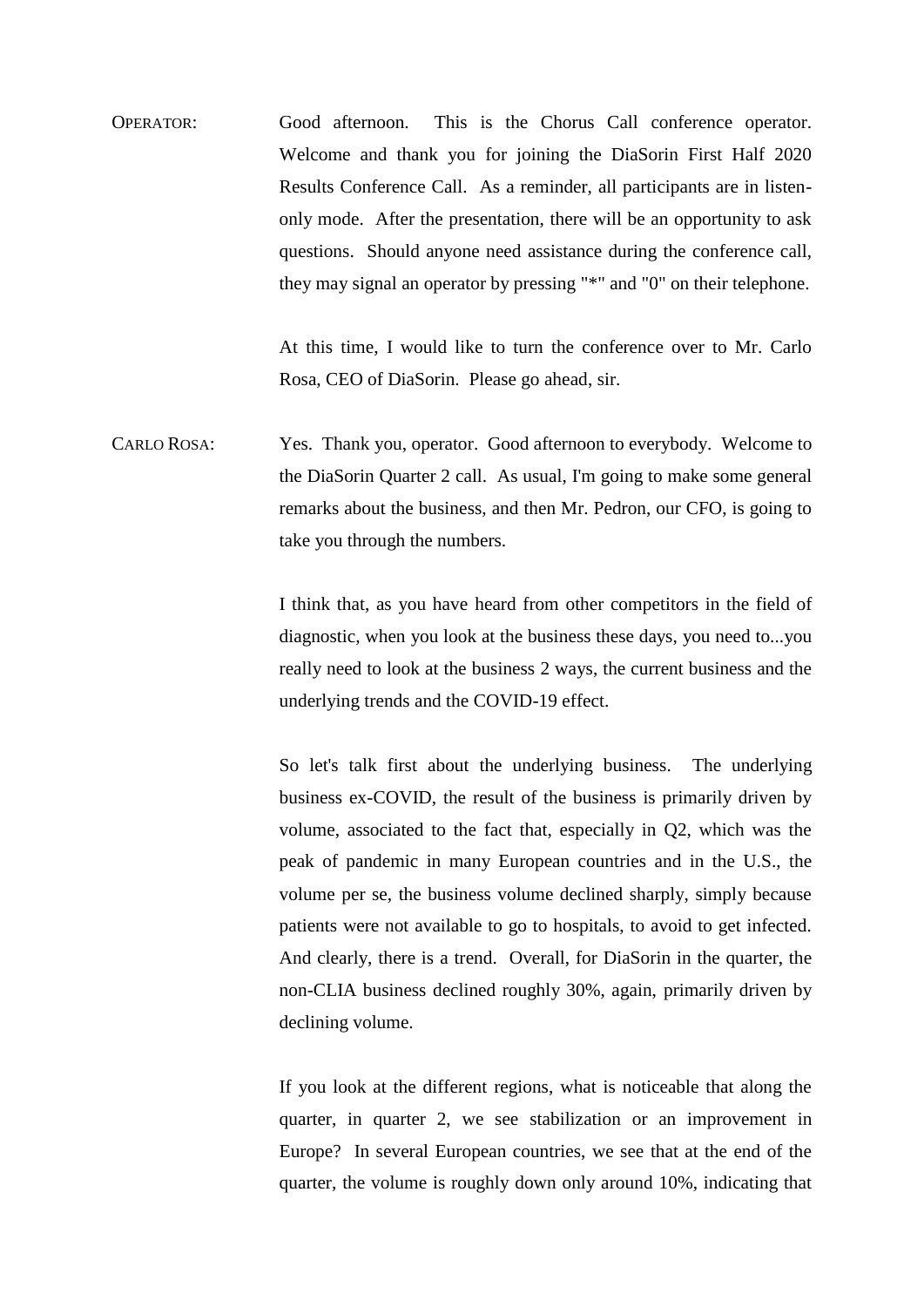the situation is better. Whereas in other countries like China, we continue to see our volume that is certainly improving, but not to the level and the extent that we have seen in Europe and somehow in North America. Certainly in North America it's a question mark because we all realize they have not had the peak yet. And actually, they are still increasing in terms of prevalence of the disease. So we don't know whether this apparent stabilization that we see will continue or how that...or how it's going to behave.

From...now if you look at the COVID business, I think that we need to distinguish between COVID molecular and COVID immunoassay. COVID molecular revenues continue to be very strong. It is driven by a strong demand in all geographies, related to the fact that guidelines today do recommend to swab patients, in-patients, for sure, outpatients, to swab employees in certain geographies to guarantee that the manufacturing departments of the companies stay without getting employee infected.

So there is a surge in demand of molecular, driven a lot by North America. You know that there is a plan by the government to sharply increase the swab capacity in preparation of the coming fall. Today a report, I think in the U.S., the total number of swab is around 15 million to 20 million per month. And there is an objective by the government to get to 100 million. So a lot of pressure to the labs and to the industry to continue to supply more reagents.

As far as DiaSorin is concerned, we, as I think everybody else, has had an opportunity to deploy more systems. We now have over 1,000 MDX placed around in worldwide with a sharp increase compared to last quarter. I remind you that the positioning of our system is not point-of-care because it's a small system that can process 8 centers at a time. So what we see is that there is an increasing demand in small, mid-sized hospitals that cannot wait until the big labs, the turnaround time of the big labs where they send out. They cannot afford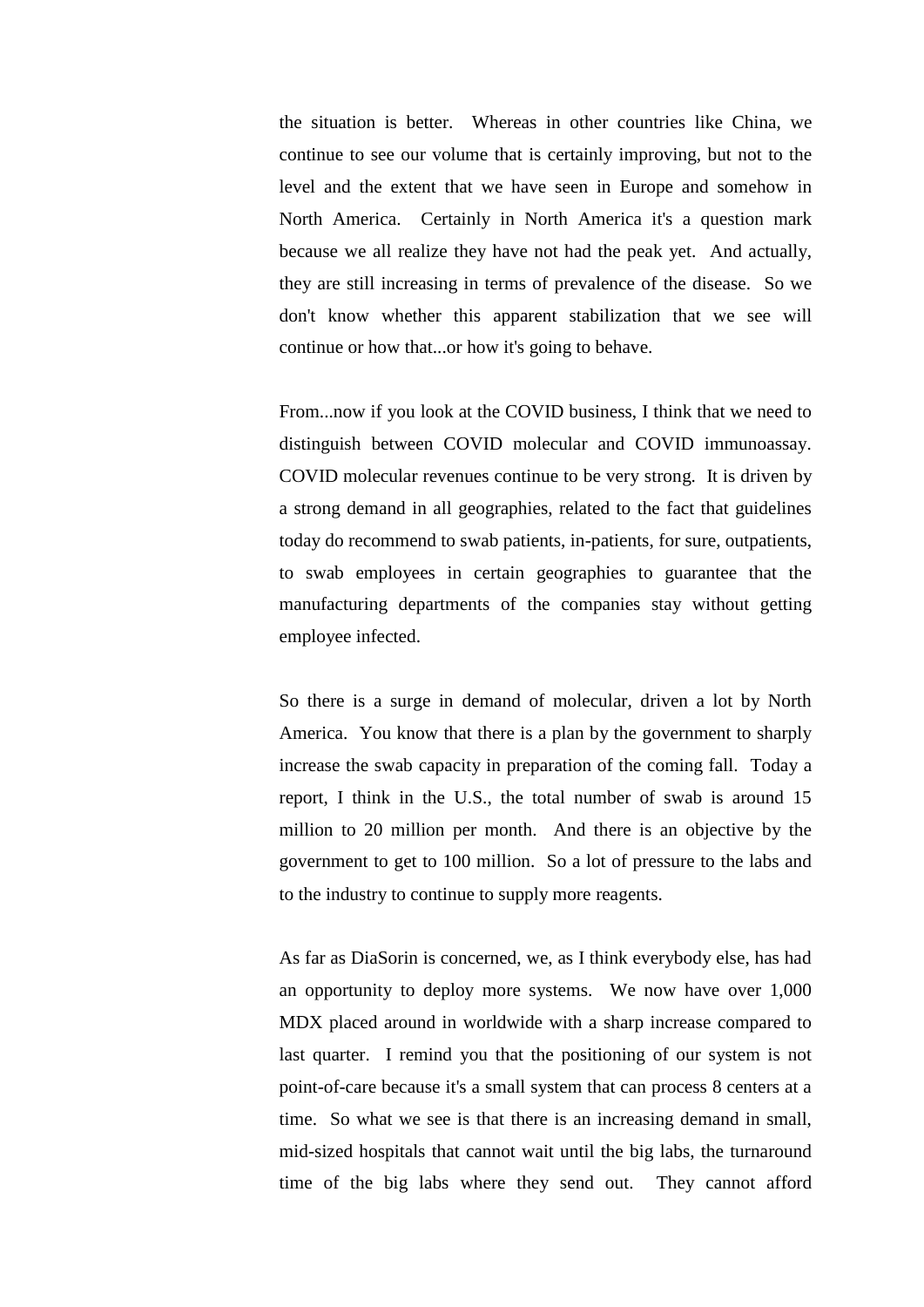technologies, high throughput and the point-of-care systems today available are too small and therefore, the MDX perfectly fit with this mid-sized hospital.

And this is certainly true in the U.S. And if you remember what was the company strategy pre-COVID, driven by QuantiFERON and penetrating the hospital market strategically, this, again, is supporting a lot. And because now we can go up to these hospitals and we can provide a solution with the COVID molecular, and we can also provide serology and our LIAISON XL and you saw that placements for LIAISON XL surged in quarter 2.

So as far as molecular is concerned, it's a matter of manufacturing capacity and the company, i.e., over the last call, I think I gave an indication in terms of what would be the objective of the company for capacity. And today, we are able to manufacture around 700,000 tests per month molecular, and we have a plan to bring that number to 1 million by year-end in anticipation again of a big demand with the next flu season, starting from October.

So now let's move to serology. Serology is a very interesting story because at the beginning of the pandemic, as soon as products were made available to customers, there was a surge in demand. And if you look at what different companies declared in terms of capacity, manufacturing capacity, it was among the number of product tests that the COVID...the diagnostic industry was prepared to provide to customers. After an initial consumption of the serology tests and I'm referring to the IgG test, the situation for us is a result of lack of guidelines.

There has been a tremendous amount of discussions at the scientific level vis-à-vis what's the value in detecting antibodies. The initial open dream was the fact that antibody detection will provide an indication of immunity. That clearly was not the case, simply because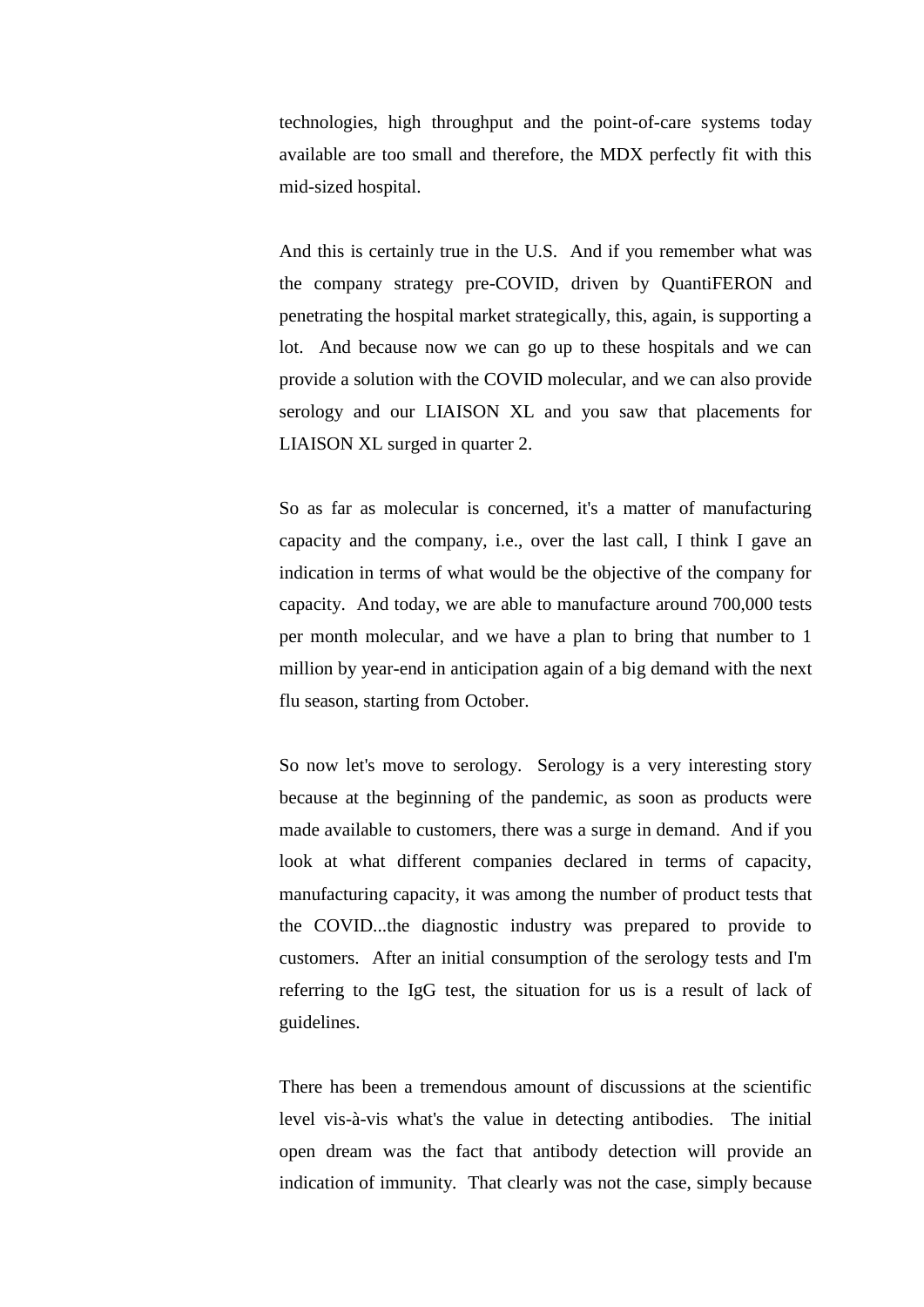our clinical threshold for immunity has not been defined and will be defined the day that the vaccine industry is going to declare it, once they launch the vaccine.

Then there was a usage of this test for epidemiological studies. It is still there, but I think the initial intent of governments to conduct large epidemiological studies eventually faded away, because there are different priorities today for governments. I'm referring to the Italian government, for example, which launched a campaign of 150,000 citizens to be tested and from what we understand from public information; they were only able to collect around 80,000. And other governments as well declared massive screening program that eventually did not materialize yet.

So today, serology is at the...the use of serology is more clinical and is related to those countries where there is an ongoing epidemic or there is a lack of swabs. Because somehow, IgG and IgM are used to complement for the fact that there is a chronic lack of swabs. So we see still opportunity for serology's in Brazil, in India, where we see adoption of IgG and IgM. But in the more mature countries, we see that the volumes have eventually declined to numbers, which are far below what were the expectation of the industries initially, as clearly, you picked up following comments from other diagnostic companies, including some large labs in the U.S.

So today, what's the future of serology? Well, we believe that the future of serology rests with vaccination and vaccination campaigns. And as it happens with certain vaccines after post-vaccination, there can be a need of determining whether the patient has properly responded to the vaccine. It's the case, for example, of some vaccines like the hepatitis B. If that happens, and even if, because it depends what the regulatory bodies eventually will mandate and/or what would the guideline will say post-vaccination, we see a potential...tremendous potential for serology that probably is going to be a combination of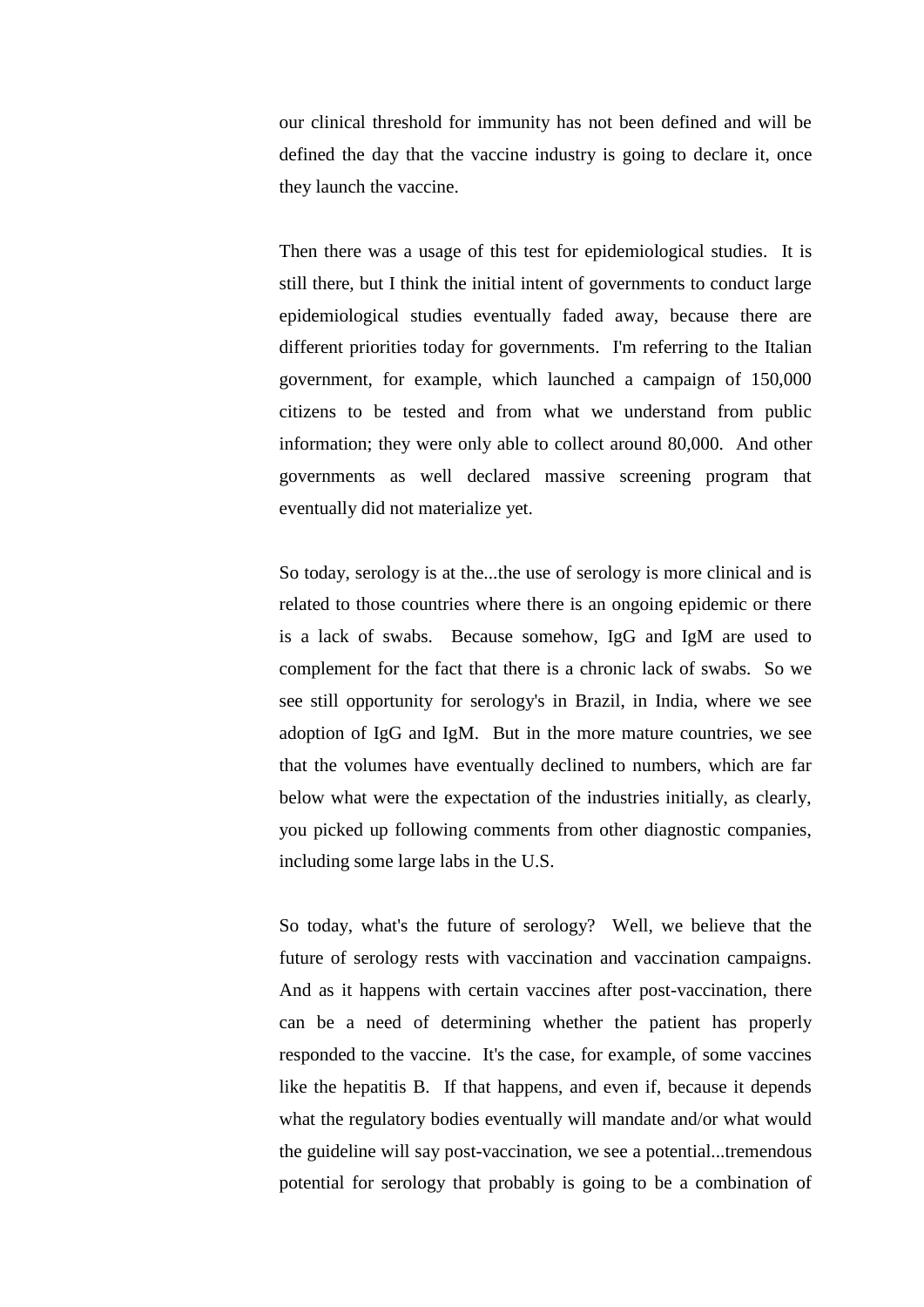classical test, venous test and a combination of probably some rapid testing that in that case, could fit the market because we don't need an excessive sensitivity, which usually is the problem with this test. But can probably be sufficient to determine whether a certain threshold of antibodies have been generated or not after vaccination. So I think that's difficult to predict what will happen with serology. We need to wait for guidelines for the vaccine.

From a geographical point of view, very clear, clearly, what I said is reflected in the performance of the company. North America has been growing dramatically for the company. In the quarter, 72%; in the first half, 42%, again, driven by tremendous adoption of swabs and initially of serology, which was actually used by some of the labs in massive volumes. Initially, again, that interest is fading away a little bit.

Then with Europe, Europe behaved well for the same reason. In Europe, we have distributed...we made available to European countries, including Italy, certainly, our home market, our molecular product and our serology product. And that has allowed Europe to grow notwithstanding the fact that we have experienced in different countries a decline of volume as said of the base business because of the COVID pandemic.

We have a black eye in China, as I think everybody else. And this is because, so far, in China, there is no foreign company through with a COVID product. And so you don't enjoy, as a company, the opportunity of COVID in China, whereas you suffer from the decline in volume. So China declined sharply for us in Q1. It continues in Q2, although we see a slow improvement in volume, but still negative.

And then let's talk about Latin America. Latin America, we all know the situation in Brazil, which for us, is the main geography. In Brazil in Q2, we did suffer by the fact that, well, first, we did not launch our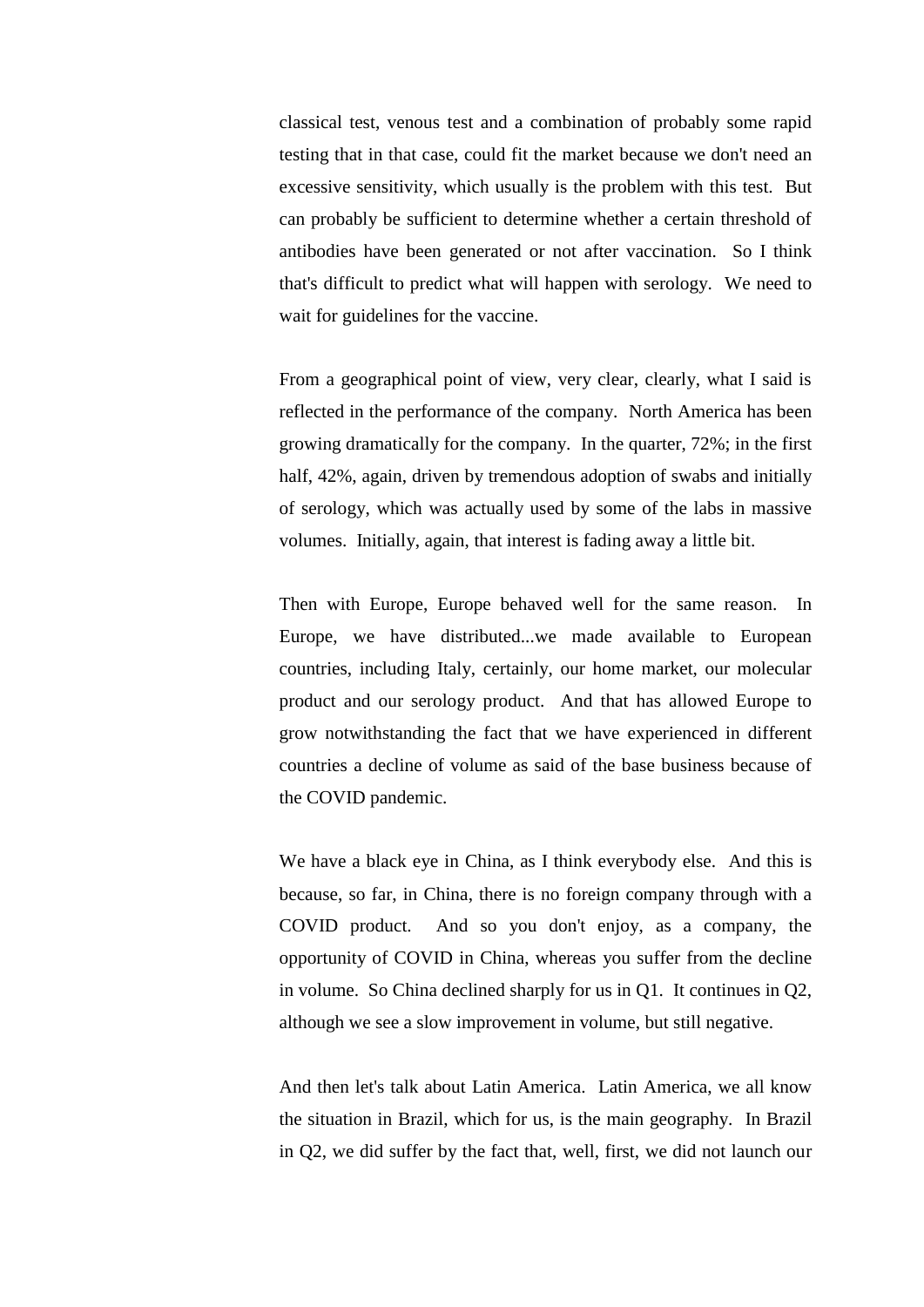molecular assay in Brazil, and so we don't have their support of molecular. And recently, we got our serology product approved.

And therefore, we expect that starting from Q3, we will see adoption of our serological test in Brazil and that will actually revert the result of the region of South America from being sharply negative to being positive in quarter 3 and in quarter 4.

As far as the futures, I want a couple of comments. The first comment, I believe that we do have an intensive research program for COVID. And as declared, as stated before, we see that there is a need for a saliva based test, more sensitive than what is currently available to complement the chronic lack of swab. And we have a program in the direction with a partner, with a U.S. partner, in order to try to come to the market with products by the coming fall season and flu season.

And also, we believe that there is a need from a serological point of view of a qualitative test that is actually set up, for again, postvaccination. And therefore, we are actually working in developing a new serological test for IgG determination, quantitative that standardize, that we plan to make available again by the time the vaccine is launched.

So from a product perspective, all our effort on COVID, as well the COVID program is an IgG, assay, [indiscernible] for vaccination, and saliva and another swab product to try to reach to the best sensitivity, to try to complement swab for the coming season.

At this point, just again, one remark. COVID has been an opportunity for the company, not only to establish a brand with the products we have developed, but it has been a great opportunity in North America to establish an installed base. As said before, if you remember, we had strategically, we had a plan to penetrate the hospital market with a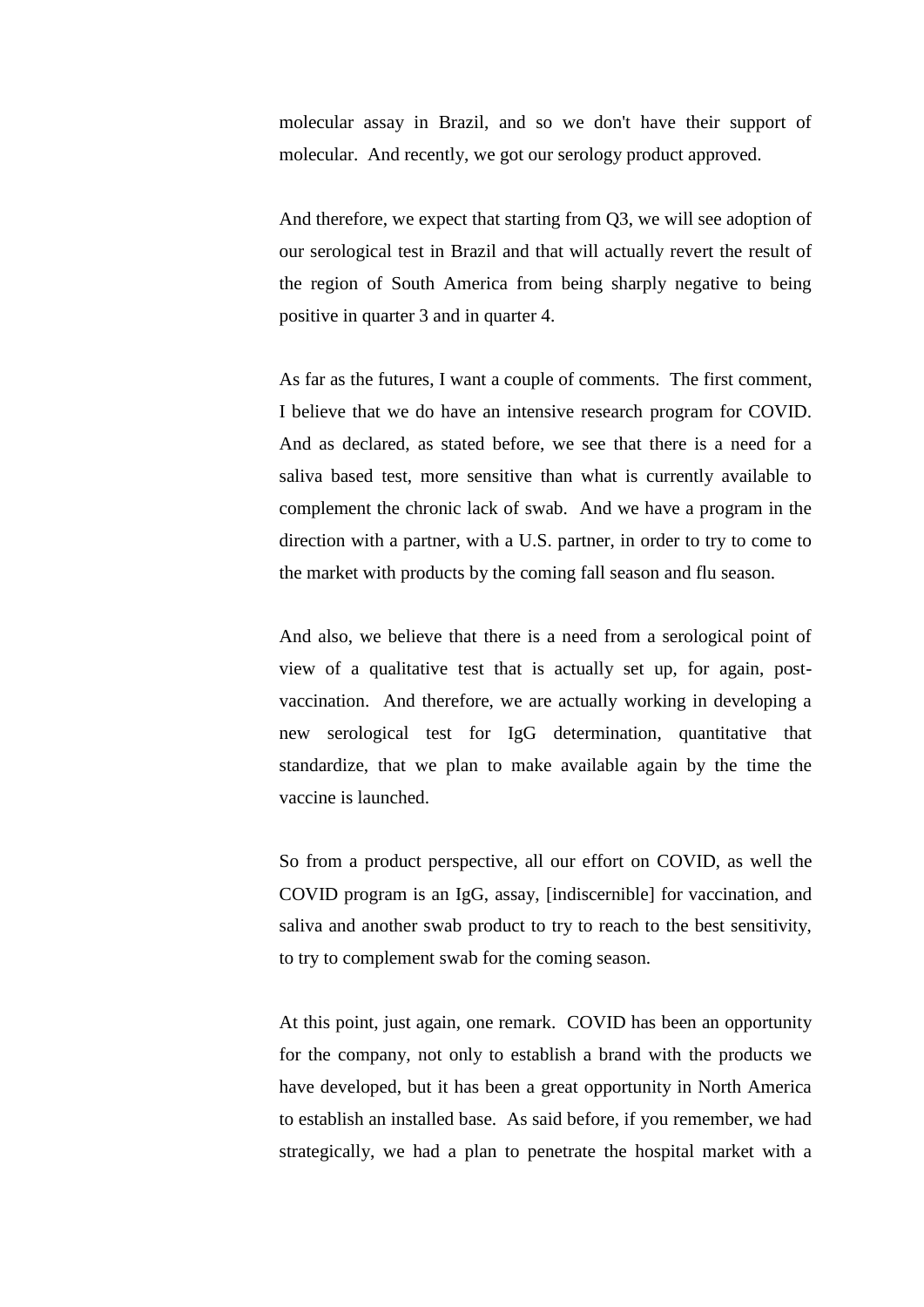mind...a certain number of hospitals to be actually reached and closed by end of this year.

Well, comes Q2, we already almost doubled the target of the hospital number that we targeted for the full year. So that I see as a tremendous legacy opportunity for DiaSorin because we are penetrating with our products, we call it molecular and immunoassay segment that's strategic for the company.

And certainly, we will see then adoption on our systems of the QuantiFERON, all the specialty products that we carry on those systems. So I see a very positive effect of COVID strategically, in terms of positioning, branding and installed base.

Now I leave the podium to Mr. Pedron, who is going to talk about the numbers, and then we're going to start a Q&A session.

PIERGIORGIO PEDRON:Thank you, Carlo, and good afternoon, everybody. In the next few minutes, I'm going to walk you through the financial performance of DiaSorin during the first half of 2020. And I will make some remarks on the contribution of the second quarter as well.

> As usual, I would like to start with what I believe are the main highlights of the period. We closed half 1 with an increase in revenues at constant exchange rate of 8.7% or  $\epsilon$ 31 million. As a result of the soft first quarter, mainly due to COVID-driven reduction testing volume in China, as we discussed and a very good second quarter, up by 15.4% or  $\epsilon$ 28 million. Q2 gross margin confirmed the good results achieved in Q1 '20, with a ratio of revenues of 69.1%. H1 '20 gross margin ratio at 69.1% as well, is slightly lower than H1 '19, with growth at 69.5%. I will discuss later about the main drivers behind this variance.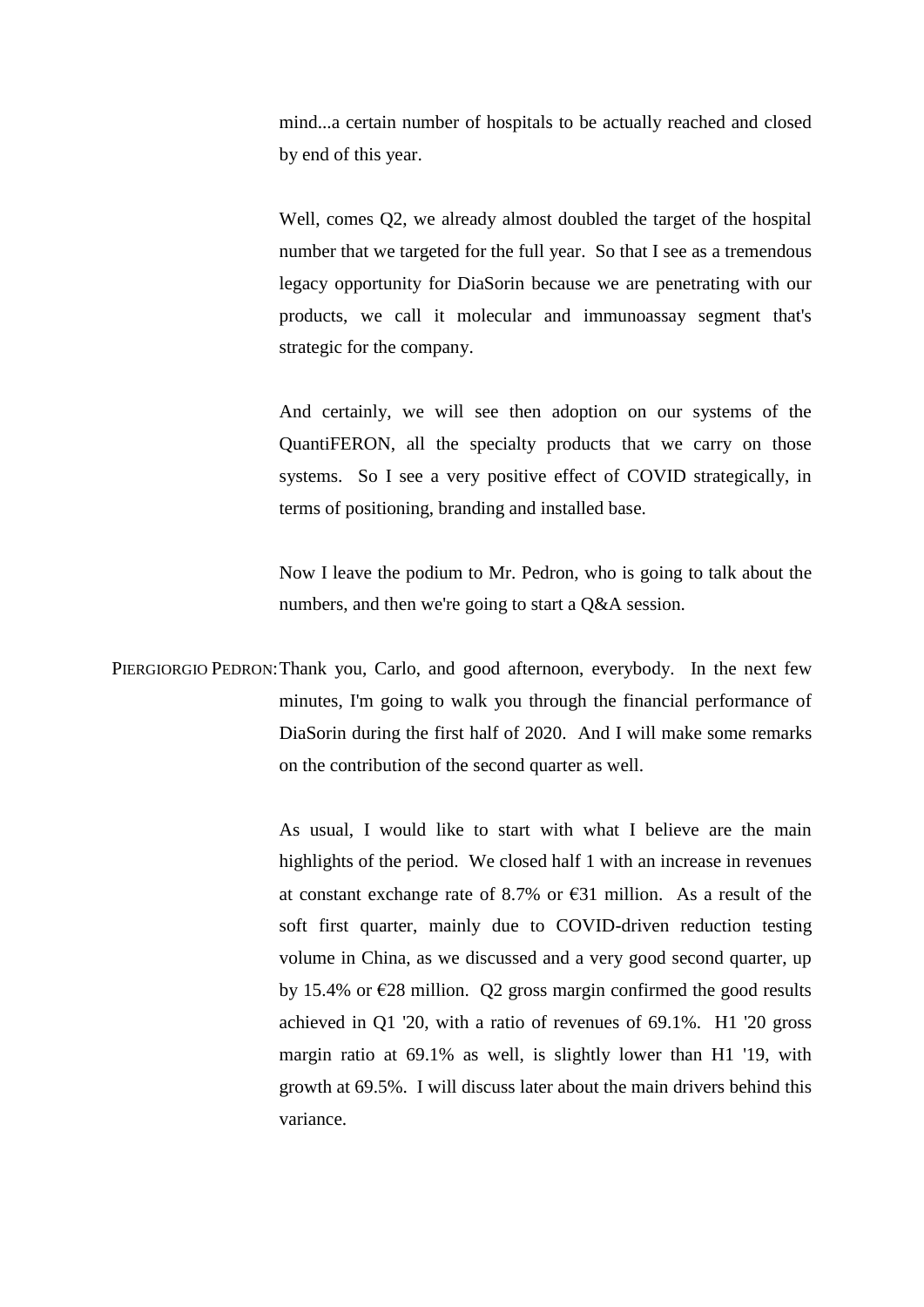H1 '20 EBITDA at  $E154$  million, records an increase at constant exchange rate compared to the previous year of 10.1%. H1 EBITDA margin, again, at comparable FX rate, is 40.2% vis-à-vis 39.8% of 2019. Q2 '20 EBITDA at  $E89$  million or 42.9% margin, registers a very good performance, with an increase of 24% or  $\epsilon$ 17 million compared to Q2 '19. Lastly, we confirm our ability to generate a very healthy free cash flow,  $\epsilon$ 74 million in the first 6 months of the year, which brought the net financial position to positive  $\epsilon$ 190 million. Let me please remind you that in June, we paid €52 million dividends to our shareholders.

Let me now go through the main items of the P&L. H1 revenues at €382 million, grew by 9.1% or €32 million compared to last year. The growth at constant exchange rate is 8.7%. The strengthening of the U.S. dollar against the euro is the main reason behind this FX tailwind, which has been partially offset by the devaluation of the Brazilian reals.

Considering where the U.S. dollar is trending now compared to 2019, I believe it is fair to say that we might experience in the second half of the year some FX headwind that will likely offset or even more than offset the upside of the first part of the year. H1 gross margin at  $\epsilon$ 264 million, grew by 8.5% compared to last year, closing the first 6 months of 2020 with a ratio of the revenues of 69.1%, a touch below H1 '19, which closed at 69.5%.

The slight decrease in the year-to-date gross margin is the result of the following. A negative product mix coming from lower CLIA sales and higher molecular sales, which enjoy slightly lesser margins, partially offset by better fixed cost absorption as a consequence of higher manufacturing volumes. Higher distribution and freight costs, mainly driven by the fact that many commercial flights, which under normal conditions would have been used to move our goods, have been grounded because of COVID. And so we had to use cargoes, which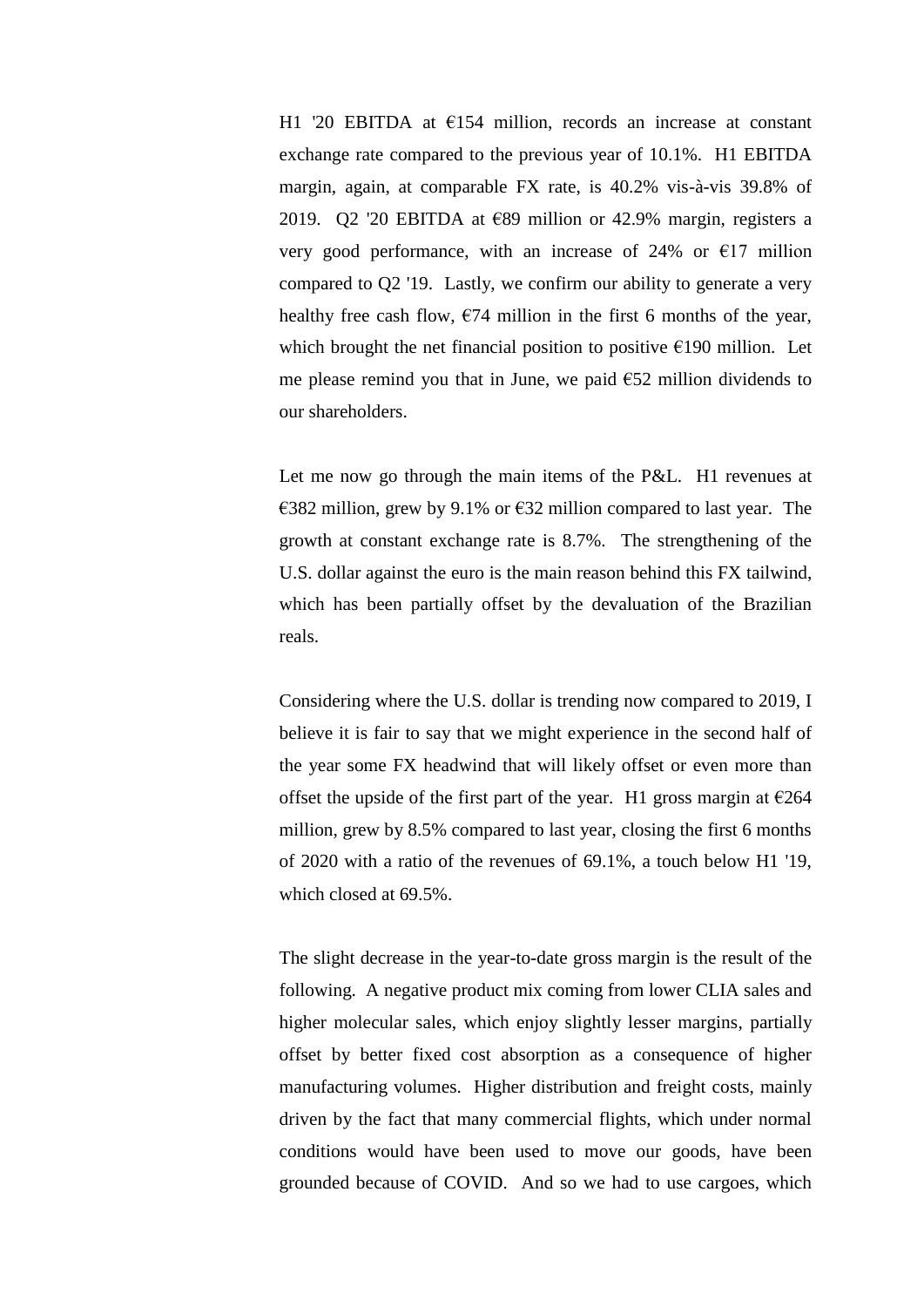are usually more expensive. H1 total operating expenses at  $E$ 131 million or 34.3% of revenues have increased by 2.4% or  $\epsilon$ 3 million compared to last year. OPEX ratio by revenues is at 34.3% vis-à-vis 36.6% of 2019.

Here, we had 2 effects of opposite side. On one side, we have had a slowdown of activities and the consequent reduction in costs caused by the widespread lockdown measures that interested all the geographies in which we operate. On the other, we have had an increase in costs, mainly driven by the investment we made in the U.S. commercial team, aimed at sustaining our hospital strategy, as we talked over in the past few quarters, and Carlo just mentioned. H1 '20 other operating expenses at  $\epsilon$ 9 million increased compared to 2019 by  $\epsilon$ 4 million. As discussed during Q1 '20 call, most of this variance is driven by a nonforecasted loss we suffered in our South African subsidiary during the shutdown process, for which we have activated our insurance policy...our group insurance policy.

As a result of what I just described, H1 '19 EBIT at  $\epsilon$ 124 million or 32.3% of revenues has increased compared to 2019 by 12.2% or  $\epsilon$ 13 million. Q2 closed at  $\epsilon$ 74 million or 35.7% of revenues, with an increase of 30% or  $E17$  million compared to last year. The tax rate at 22.5% is substantially consistent with H1 2019. The net result at  $\epsilon$ 95 million or 24.8% of revenues is higher than previous year by  $E11$ million or almost 13%. Lastly, H1 EBITDA at  $\epsilon$ 154 million is better than 2019 by  $E14$  million or 10.3%. The variance at constant exchange rate is positive by 10.1%.

First half EBITDA ratio on our revenues is 40.2% at current exchange rate vis-à-vis 39.8% of last year. Q2 has recorded a very good result, closing at  $\epsilon$ 89 million or almost 43% of revenues. Both H1 and Q2 improvements compared to last year are mainly driven by the higher sales and gross margin, coupled with a very nice operating leverage coming from the reasons that I just talked about.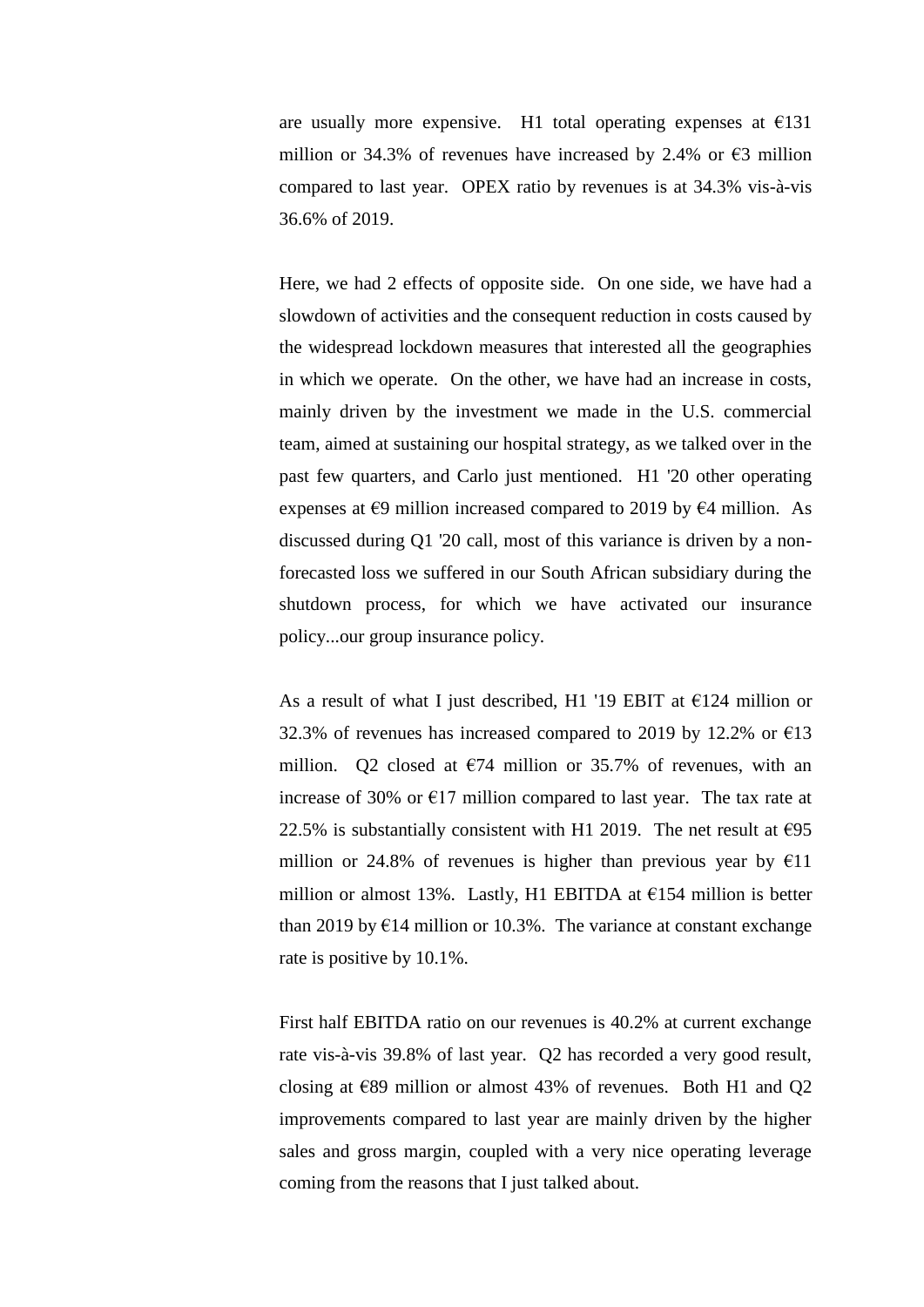Let me now please move to the net financial position and the free cash flow. We closed the period with a positive net financial position of €190 million after payments in June of  $€52$  million dividends to our shareholders. In the first half of the year, the group generated  $\epsilon$ 74 million free cash flow vis-à-vis  $\epsilon$ 70 million of 2019. The semester has been negatively affected by an increase in working capital, driven by higher sales and so accounts receivable, higher inventory to sustain COVID tests volume and higher CAPEX, driven by the acquisition in Q1 of the TTP license, partially offset by lower tax cash out, mainly coming from a positive payment phasing.

Lastly, guidance. So considering the uncertainty and unpredictability of the impact of the coronavirus pandemic in the second half of the year and the risk of further widespread strict lockdown measures, DiaSorin, similarly to what's done in Q1 is not in a position to give an economic guidance for the remainder of the year.

Nevertheless, in the light of the good performance achieved in H1 and taking into account the importance of the diagnostic industry in managing the consequences of the COVID pandemic, the management is not expecting a negative impact on the results of the second half of the year.

Now let me please turn the line to the operator to open the Q&A session. Thank you.

Q&A

OPERATOR: Excuse me. This is the Chorus Call conference operator. We will now begin the question and answer session. Anyone who wishes to ask a question may press "\*" and "1" on their touchtone telephone, to remove yourself from the question queue, please press "\*" and "2."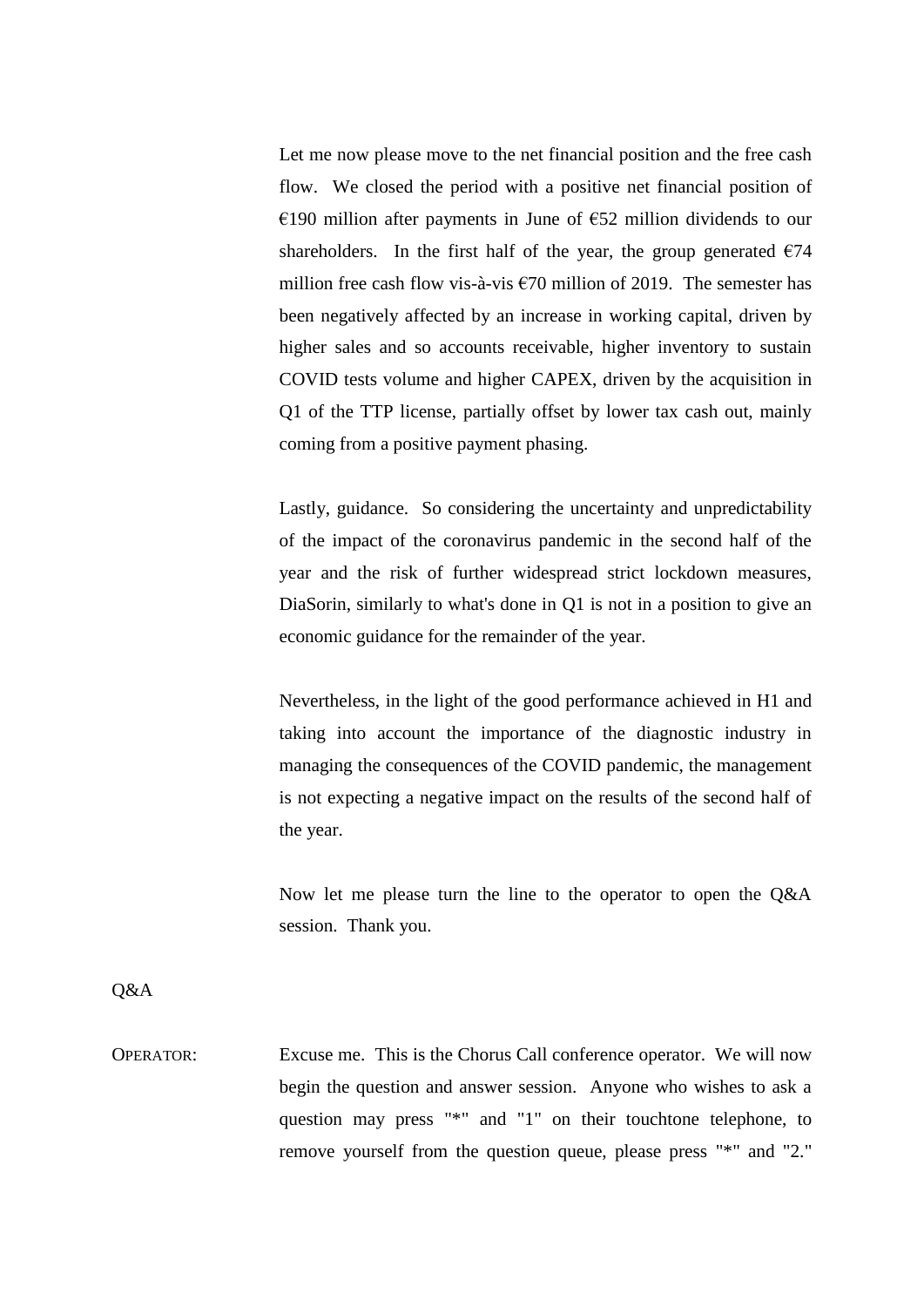Please pick up the receiver when asking questions. Anyone who has a question may press "\*" and "1" at this time.

The first question is from Andrea Balloni of Mediobanca. Please go ahead.

ANDREA BALLONI: Thanks. Good morning or good afternoon and thank you for taking my questions. My first question is about serology test production capacity utilization. In your last conference call, you guided production capacity expected to increase from 5 million to 10 million per month. We understood that so far, the utilization is much lower compared to the top of range, if you can give us an idea about the capacity utilization in July, just to understand where to set our estimates.

> My second question is about the molecular test. During the last conference call, if I'm not wrong, you guided for around 10 million to 12 million sales per month without stating the amount of test produced. Now you said that you are producing 650,000 units per month. And if I have understood correctly, you will like to achieve a level of 1 million per month by the end of the year. If you can give us an idea about the target in terms of sales by the end of the year per month?

> And my third question is again about serology test, we saw in Italy, a draft law in order to allow students re-entering in the school, and one of the point included in this law is the utilization of a serology test for both students and also for teacher and so on. Do you expect this could trigger a high utilization of serology test, at least in Italy or this could represent an example also for other countries in order to increase utilization of serology tests in the school?

CARLO ROSA: Okay. Listen, I will not give volumes in July for serology. My indication is clear, serology; our manufacturing capacity is in the 10 million a month. That capacity today is clearly not used. You can go and check. If you want to have an understanding of volumes, I think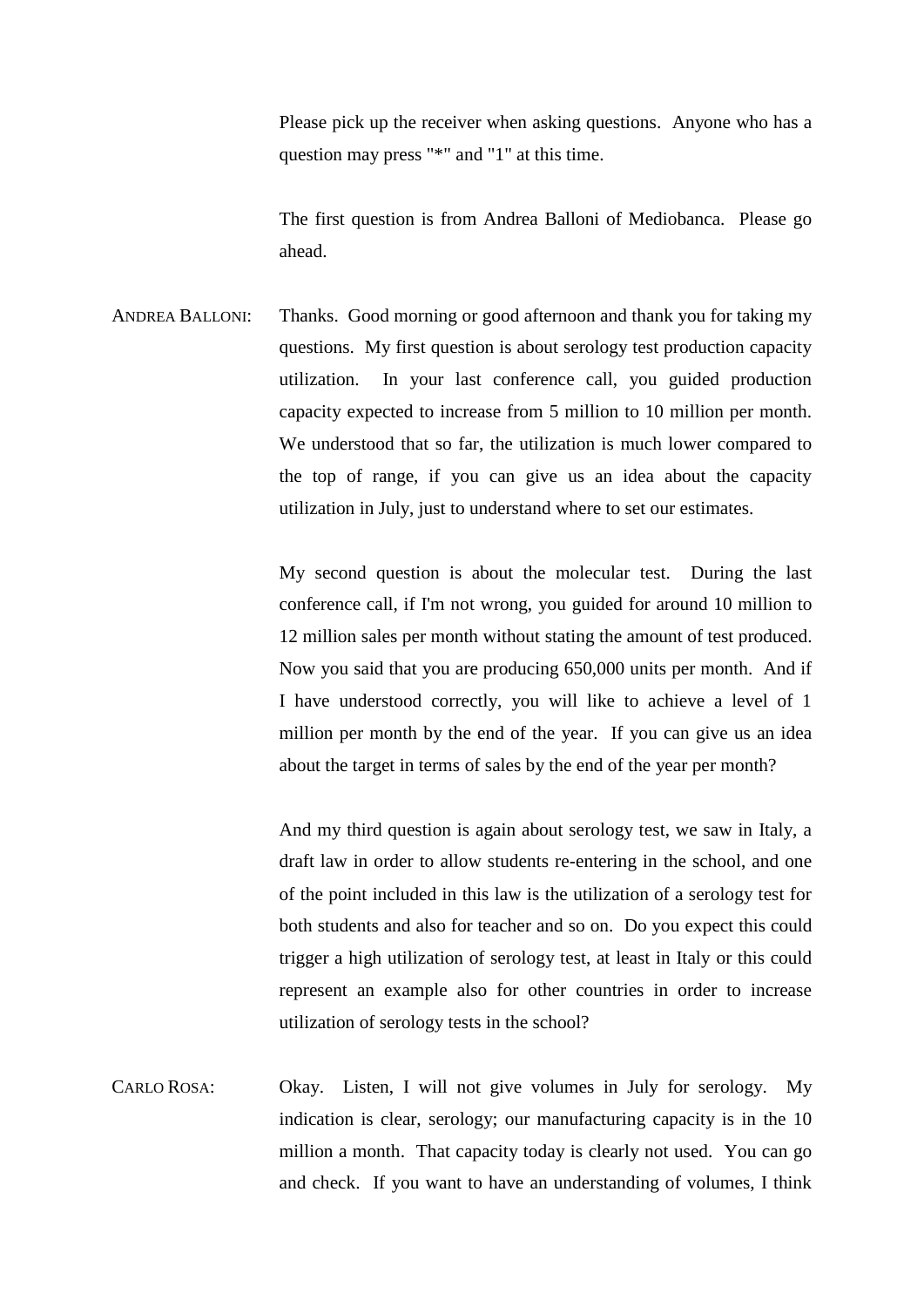you go to LabCorp and Quest reports. And you understand what the current expectation of volume is, which is far below versus what everybody thought. I remind you that there have been statements by certain competitors where the capacity was up to 100 million per month, to 40 million per month to 30 million per month. So the industry realised that its capacity for a demand that eventually did not materialize after an initial surge. I'm saying that the big question mark is vaccination and the big opportunity is with vaccination today for serology, and we need to see what that will be.

As far as school, in the U.S...I don't know about the Italian law, to be honest, we do not have clarity these days about what Italy is doing. And I think you can share the pain with me about that. But all said and done, I look at the U.S., for example, and as far as the U.S. school is concerned, there has been actual guideline to say that testing will not be required, okay. So today, there is lots of confusion, I think in the market among experts about serology. And this lack of interest and this confusion is actually pushing for less adoption and lack of interest. And this is the difference between serology and swab because today for swabs, there is a very clear guideline. We start from the WHO and then has been transposed into the different countries. And this is why there is a clear usage and clear increased volume for swabs and a lot of uncertainty on serology.

For molecular, I gave initially an indication of revenues, but then in the last call, I also spoke about manufacturing capacity, which I think is…in this case, is a good correlation between revenue and…with the revenue simply because there is more today, demand and capacity for everybody. And so, what you can manufacture actually correspond in this case and for the foreseeable future to your revenues. And we have indicated that today, we do have an capacity overall, around 700,000 tests per month, with a plan to increase it to 1 million tests per month by year-end. And I think from that, you can...and understanding what is the price on the market, you can make a gross estimation of what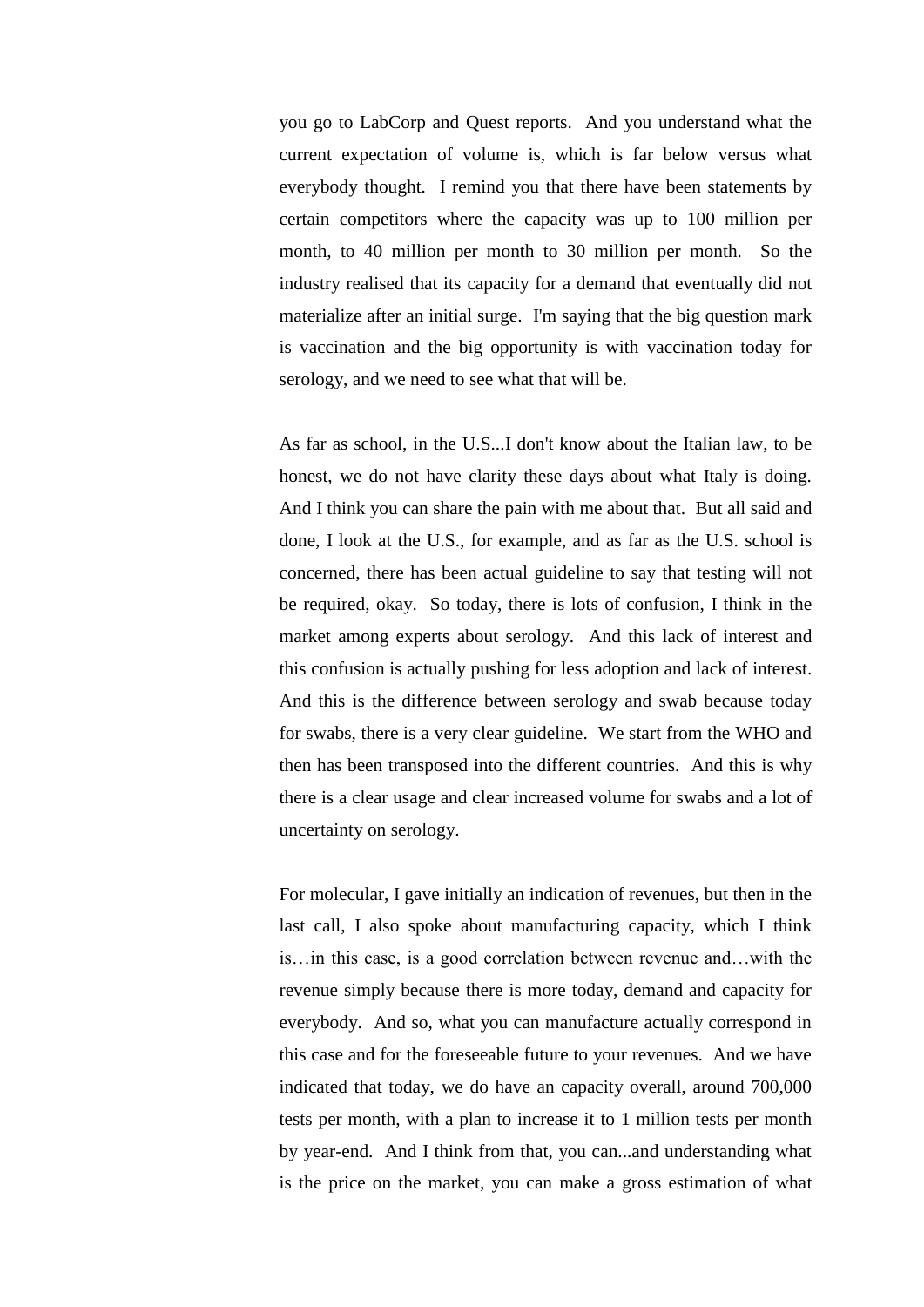DiaSorin revenue per month can be moving forward between now and December.

## ANDREA BALLONI: Thank you.

OPERATOR: The next question is from Catherine Tennyson of Bank of America. Please go ahead.

- CATHERINE TENNYSON: Thank you for taking my question. I have 2. Just following up on the previous question, in Q2, we had about  $E89$  million of benefit from COVID. Could you roughly help us understand how much of that came from molecular versus serology, I appreciate you won't give the July run rate. But if you could give us any idea on volume to that in Q2 and how should we think about the monthly demand for serology going forward? Thank you.
- CARLO ROSA: Catherine, I cannot, because I believe that even if some competitors were very analytical about the revenues and some other competitor decided that to keep the numbers to themselves. I think that this is what we decided to do. And again, the indication is follow. I don't think that what happened in Q2 is a good proxy for serology to what is going to happen in the future. And therefore, I see no value in really declining serology revenues, because it has been a peak that is not going to be repeated until there is something that will make serology as a technology needed, okay. And again, as said, the only way is going to be that post-vaccination, tighter determination.

Molecular, you can do your math. Clearly, you can do your math with information I gave you, because you understand what is the current price for our molecular test on the market. And so, do the math and understand the potential for molecular, which is certainly vast I have to say. And it is like that in the U.S., because the government has announced this grandiose plan objective to be able to get to 100 million swabs per month, okay. So it is very relevant for me that as investors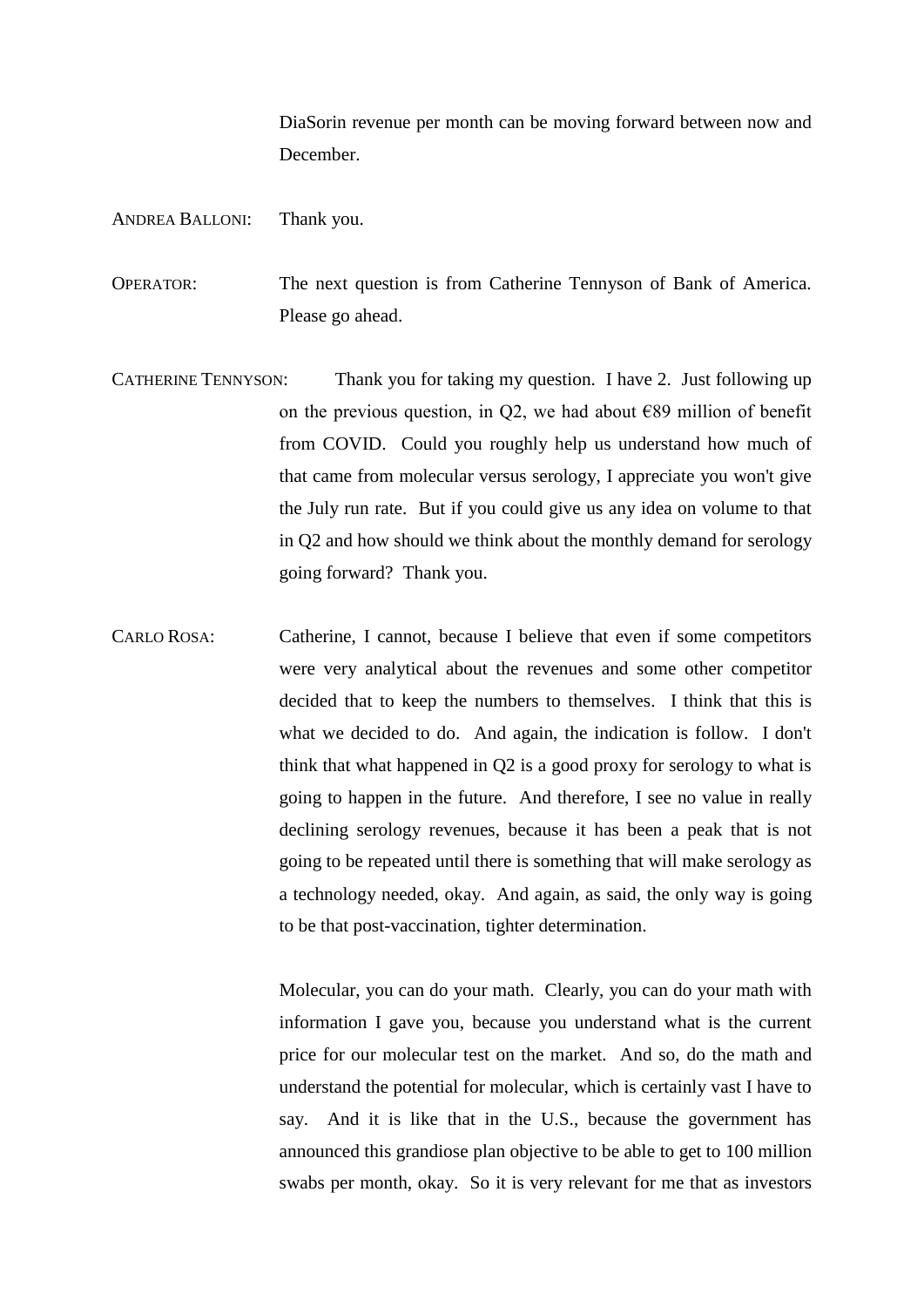and as analysts and you guys understand that serology in Q2 has been a nice opportunity, but eventually, it cannot be repeated, whereas the solid business today stays with molecular product.

CATHERINE TENNYSON: That's it from me. Thank you.

OPERATOR: The next question is from Maja Pataki of Kepler Cheuvreux. Please go ahead.

- MAJA PATAKI: Hi, Carlo, just to follow-up on your statements with regards to serology tests, and in general, a bit more about the outlook for COVID-19. I mean, as we…as we're passing time…as we're learning about COVID-19, you've mentioned that there could be an opportunity for serology tests in combination with vaccination. Do you believe that based on the data that we have today, COVID-19 will remain [technical difficulty] of the portfolio for a medium to long term rather than what we anticipated all in the beginning that there would be one vaccination, and you know, you might have immunity forever? So do you think that COVID-19...the opportunity from COVID-19 is obviously always changing, but do you believe that now there is a potential longer term opportunity?
- CARLO ROSA: Maja, look, to be honest with you, if today, I make a public statement on this, I will be better off to explain a lot, because the probability for me to give you the right answer is fundamentally the same. But let me just give you a common sense comment. Let's talk about the vaccination. First, you understand that there are...there has been a very nice publication recently on lancet, which has, in fact, described the initial data on one vaccine. And I see that today, there is a fundamental discussion, and nobody knows yet whether…the vaccine…first efficacy, second, what is the effect of the vaccine. So you're going to be vaccinated or simply it is going to tame the infection, and avoid that the severity of the infection once you get it without vaccination.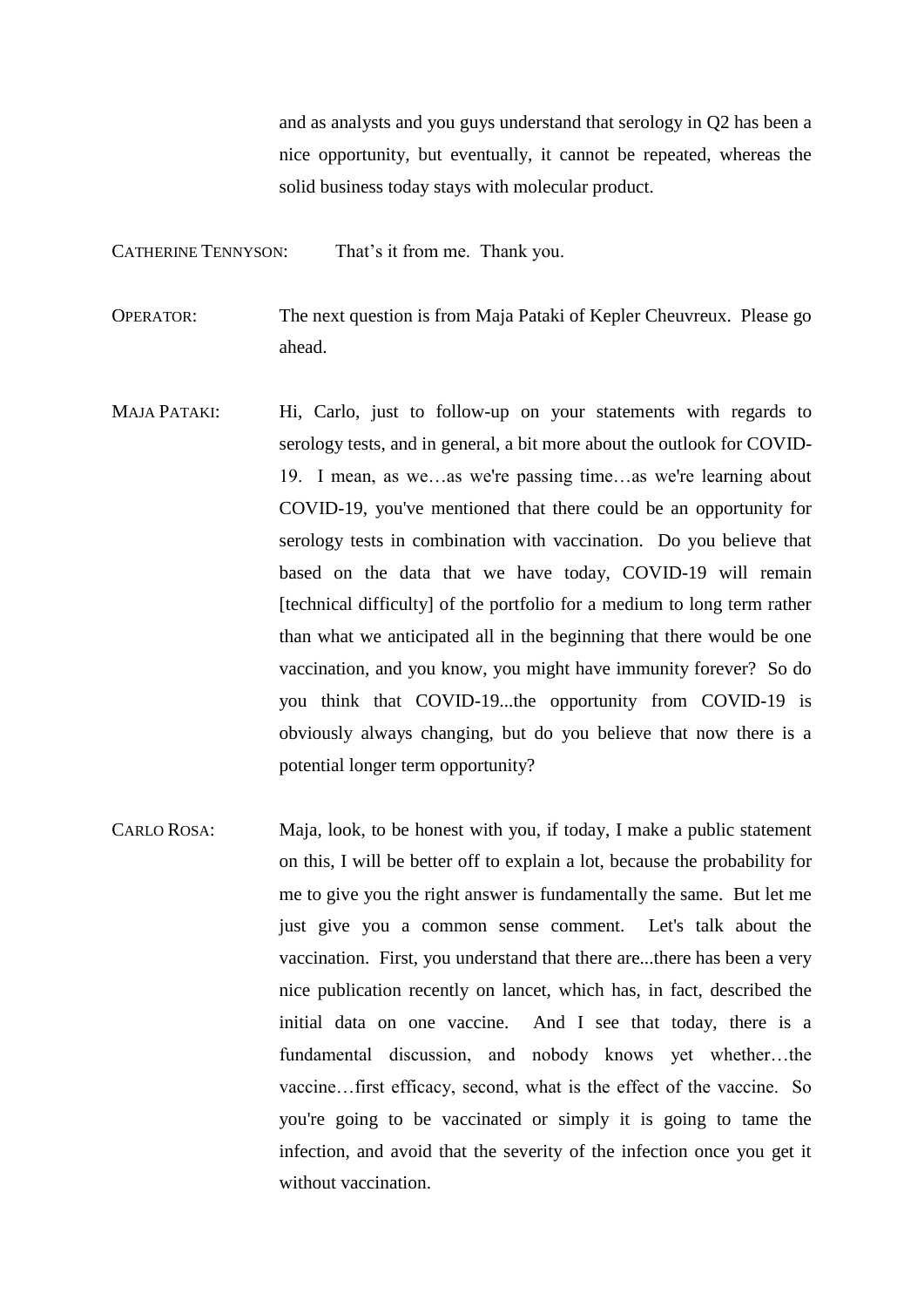So to make a long story short, this is what I believe. I believe that there will be a need somehow to test whether the patient has reacted to the vaccine. I see the complexity, though, because if you use a traditional or a serological assay, it means that you need to have millions of people lining up to take blood and to get blood drawn and tested. And that is a complication. I see in that sense that there is an opportunity if the technology can deliver for a lateral flow [indiscernible] something that makes the testing post-vaccination simpler, okay. So the question is, what is it going to be the opportunity for serology? And is it going to be more on the lateral flow versus the traditional immunoassay done in a lab. And I don't know that yet, because it's too recent.

As far as the opportunity, I believe, I think I share the comment that some competitors make vis-à-vis 2021. So if you heard what I believe QIAGEN said or Roche said, everybody sees that 2021, we like it or not, notwithstanding availability of vaccine, we're going to go through the hurdles of COVID, and we will need more testing for COVID. In my opinion, we will need more molecular testing because of the need to isolate people very rapidly. You see what is happening in Europe, because of the fact that this swab is becoming common practice in admitting people at the hospital, for public workers, for police people and so forth. So I see 2021 still COVID, I have no idea whatsoever what is going to be 2022. And to be honest with you, I wish to myself that COVID goes away because quality of life and economy needs a free...world free of COVID.

As far as we are concerned, I would like to make a comment, what is COVID doing to us? Tremendous branding, because everybody...we were the one that you know, because of the characteristics of our technology for molecular we do not extract. So, it's the direct determination [ph] of the virus, that allowed us not to go through the hurdles of shortage of reagents for restructuring, which has been one of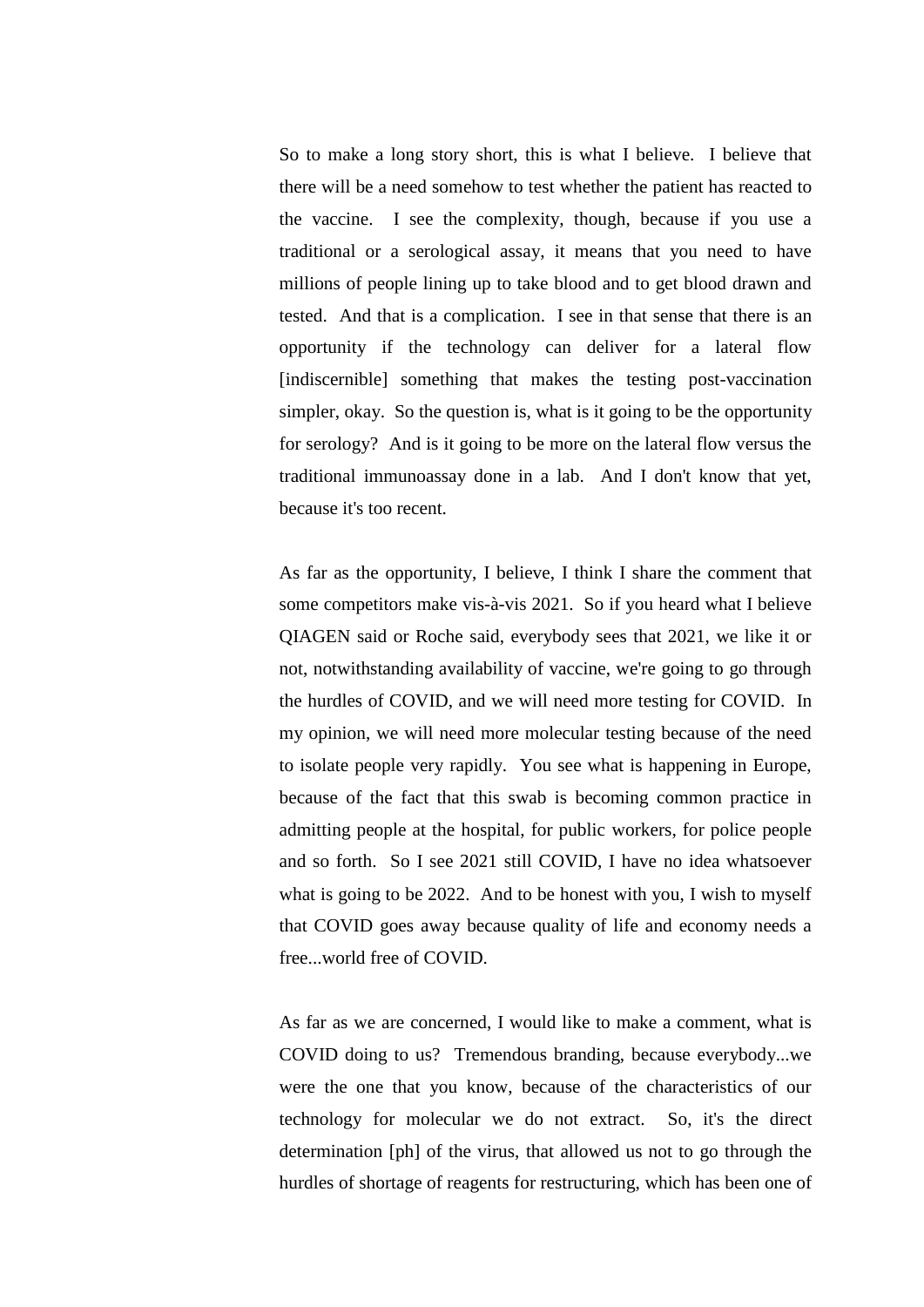the problems of other competitors. And since the beginning, we have not back ordered a single customer with COVID. So there is a reputation that we have acquired in the business. On top of that, we clearly had an acceleration of set…as said of the installed base, both of COVID and the non-COVID so the serology.

And today, as far as serology is concerned, if I look at what the company got out of it, we got cash for sure from serology, because it has been a significant opportunity in Q2. But strategically, we got an installed base of systems in hospitals, especially in the U.S., that will continue to do COVID serology at a much smaller volume than what was expected from a very large lapse. But they do COVID, they use the serology and taking our system there, they will do QuantiFERON, they will do all the rest. As I said before, we had a target of hospitals to be closed by in 2020. And by June, we already almost doubled the number of hospitals we have enrolled as customers. And this is, I think, as much as a common salesperson can say about COVID.

- MAJA PATAKI: Okay. And just a follow-up, Carlo, on the saliva test that you briefly mentioned that would be for active infections, correct?
- CARLO ROSA: Yes, it would be for active infection because today, if you…you know, there are assays that…and I think Quidel is a good example. So there are companies that launch product on NPS or on nasal [ph] right? So the unit you swab, and then you can test antigen with a relatively good sensitivity in the active phase of the infection. There are 2 problems. The first one is, the swab percent, which as you know, is relatively complicated, especially, you can get negatives, if you'd not done properly. So swabbing people, it's an art it's not something that anybody can do.

Saliva is a perfect medium for testing, because it really can be simply collected by [indiscernible] device. And we do have collaboration with a U.S. company that does have this kind of experience and device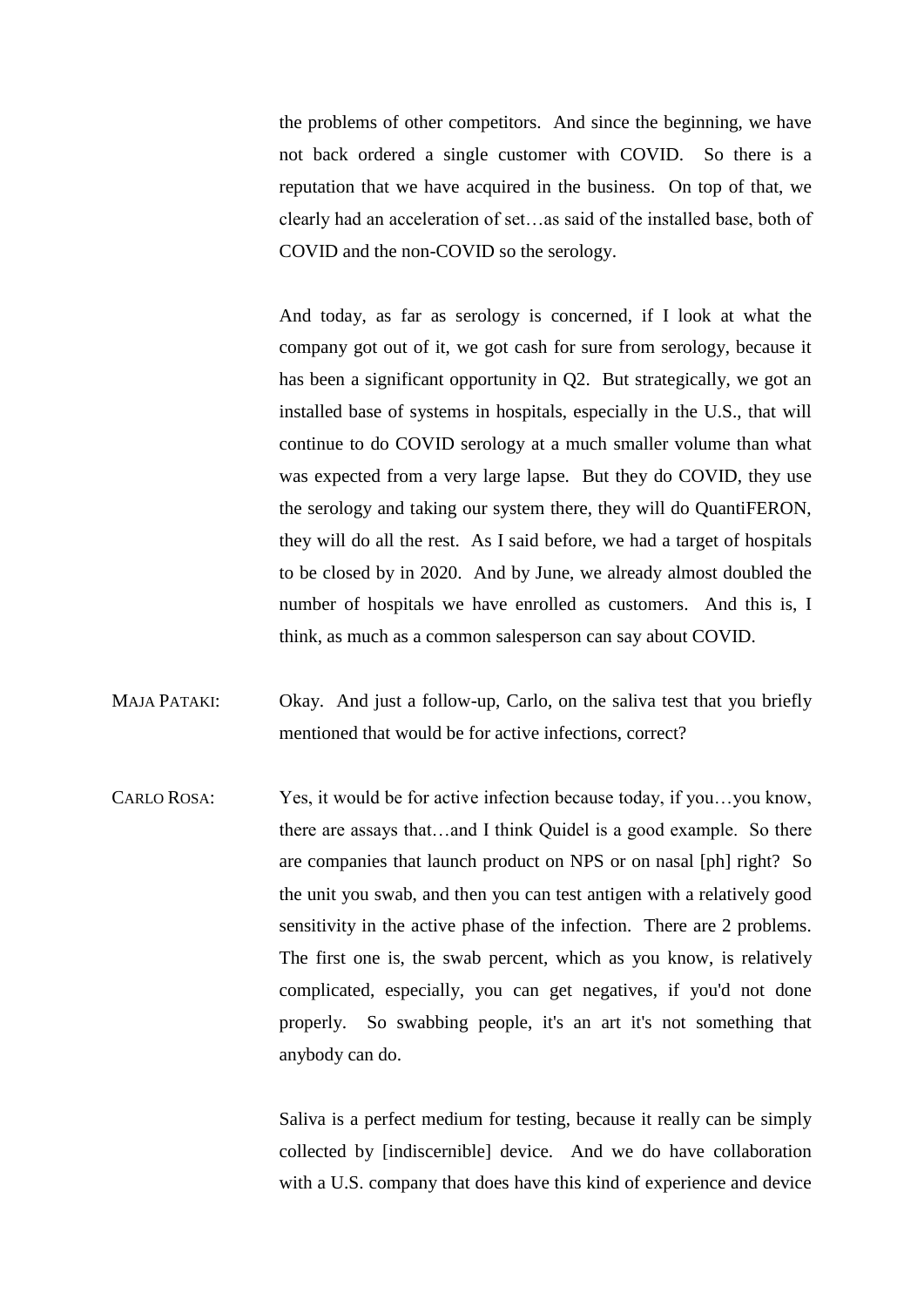on saliva collection. And this is why we believe that an antigen…antigen and something else that we've not stated yet, but...and an improved antigen test on saliva would be a tremendous tool, because it's much simpler to collect, it can be a widespread use, and it can be adopted very rapidly by hospitals. You saw that in the U.S., I believe…government has a sign up Quidel, I think they stated 700,000 tests. So the need for this kind of test is huge.

- MAJA PATAKI: Okay. Thank you very much.
- OPERATOR: The next question is from Scott Bardo of Berenberg. Please go ahead.
- SCOTT BARDO: Yes. Thanks guys. Thanks for taking my questions. Yes, first question on serology again, sorry for that. I think at the time that you and the industry were developing serology tests, it was pretty apparent that there was no strong evidence that the detecting antibodies, IgG antibodies you know, strongly correlated with immunity. Yet, I think DiaSorin claimed that you had new...isolated a neutralizing antibody and you best to prove that. I think that you were expecting very strong lab demand as a result of that, along with the whole industry. So what I'm trying to understand is, in the last few months what has massively changed such that the industry has got it completely wrong with respect to capacity and demand and the ability to make this linked to immunity. So I wonder if you could discuss that a little bit more.

Second question, please, on the antigen test, I think, on the last call, you highlighted that this could indeed be an even bigger opportunity than serology and those expectations last quarter were clearly quite high. Along this development process, first of all, can you give us a bit of an update…are you incrementally more positive on your ability to launch a solution here at all or in full or is this still in a high-risk camp, if we could just discuss that a little bit more, that would be helpful? And last question, please, Carlo, and I appreciate that this is somewhat of a sensitive topic. Can you give us some sense and understanding for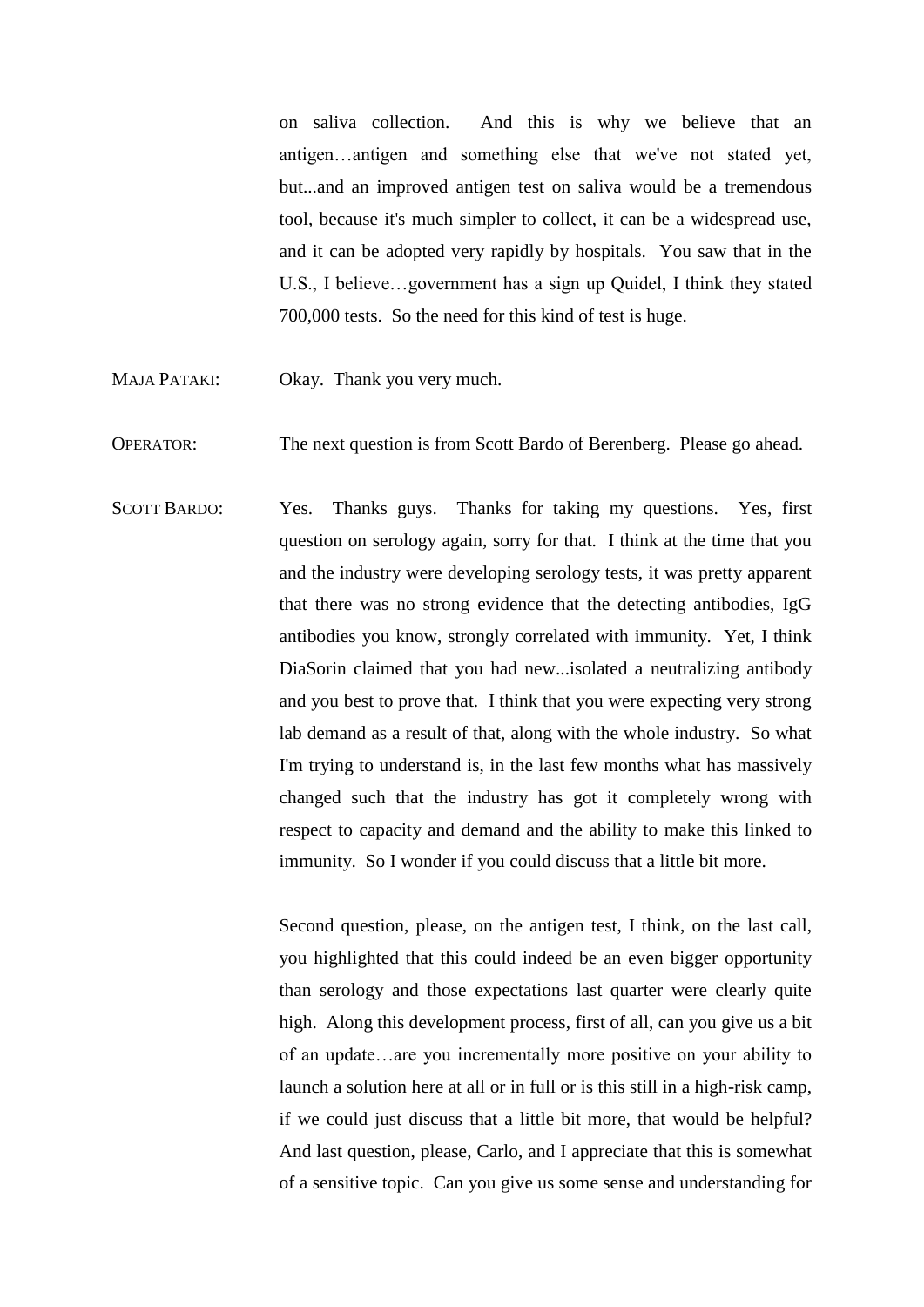some of the legal challenges that you've been facing in investigations in Italy? And where the company's stance is with respect to the forward positioning of the business? Thanks.

CARLO ROSA: Okay, Scott. Now, let's talk about serology, neutralization and immunity. Since the beginning, we clearly stated that we were not providing an information on immunity, and if you followed the thread of information back then, funny enough, we're more...I think where more politicians saying you know, we are going to have now the silver bullet with serology because it's going to provide what everybody was...in Italy was called the patentino d'immunità, so like the immunity card, which was obviously a surreal statement by politicians. We had devoted an amount…a certain amount of time in clinical studies to look at neutralizing antibodies because we thought that as it is true today, if eventually, in order to provide an information around immunity it has all to do with the ability to neutralize the virus. And this is why we conducted the clinical study in order to prove that.

> And we provided a tool, ex-U.S., that has been used by several centers around Europe that appreciated that neutralizing claim. In the U.S., we did not get the claim approved, as you noticed from the packaging. So for a very simple reason because the FDA came back with the \$100 billion question. Tell us, what the immunity threshold? So tell us…okay, we understand you measure neutralizing antibodies, but tell us what would be the threshold of neutralization that provide immunity, you know, that's a very smart way out of the question because we cannot...that's a question for the vaccine industry, but the signal that came from agency is look, we understand value of neutralization. By the way, you know, there are different labs that today are providing LDT solutions for neutralization. I think Quest announced it, LabCorp announced it, is a research tool, but nobody can actually claim what neutralization means until somebody will establish what the protection level. And that can only be a company vaccine...a company that has conducted a clinical study.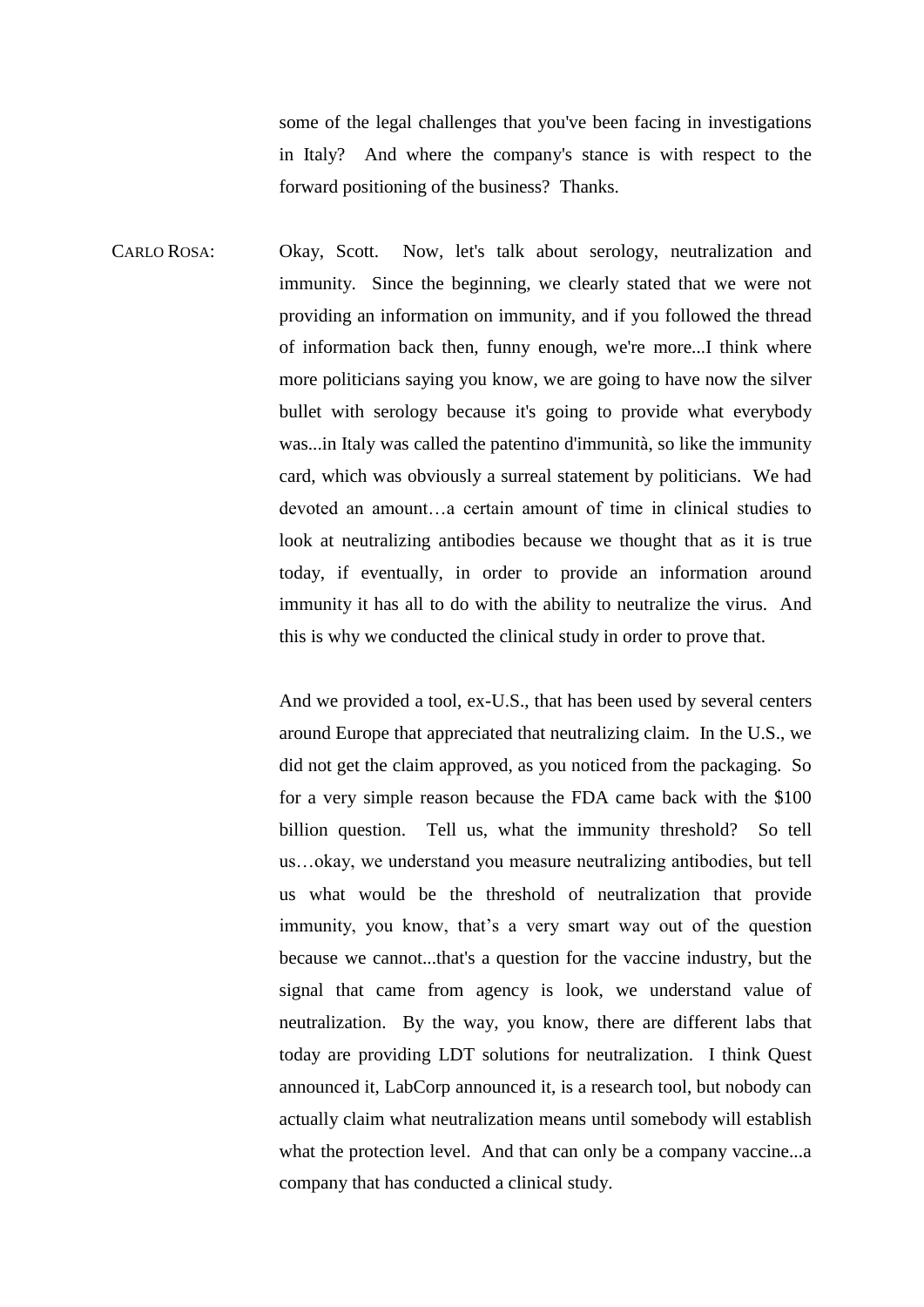So this is why at the beginning...look, at the beginning, I think everybody in the industry declared that extreme capacities of this because nobody really knew what were the...how it was going to be used. And governments were making statements…public statements about their willingness to conduct very large studies with millions of people involved in this study. Well, it didn't happen in my opinion for 2 reasons. First, that eventually, if you run an epidemiological study to understand the immunity, well on the general population, you're going to have a prevalence which is very low with the exception of few places. If you go today in Bergamo, in the area where eventually it was hotspot for Italy, you would find 30%, 40% of the population, which is actually being infected. But if you go anywhere else in Italy, especially if you go south, you would find a prevalence of 0.1%? So, the concept was the exception of a clear use in certain hotspot, why should we conduct a study when the prevalence is so low.

The second information back then was the so-called [indiscernible] to reopen, if you remember you know, in all the newspapers everybody was saying, serology will allow companies to reopen. But then the algorithm was set such that you will do serology...you can do serology, but then any positive you find, then it goes to...it now enters into a program which is managed by the government, which means, a) you need to be quarantined, b) you need to get a swab until you return, and third, you're going to take…you are going to take…you and your family will be segregated until you get the results. And people here started to wonder, what's the value of this information? So I'm going to do an IgG, if God permit, I'm going to turn out positive. And if I'm turned out positive because of a past infection, I know information about immunity first. And second, I get into a nightmare, because I need to get tested, I need to be quarantined, I need to get segregated. That's fundamental, that uncertainty has created a lot of questions about…okay, why do we need to do serology? And serology today reverted to where it belongs, to clinical use, so when you have patients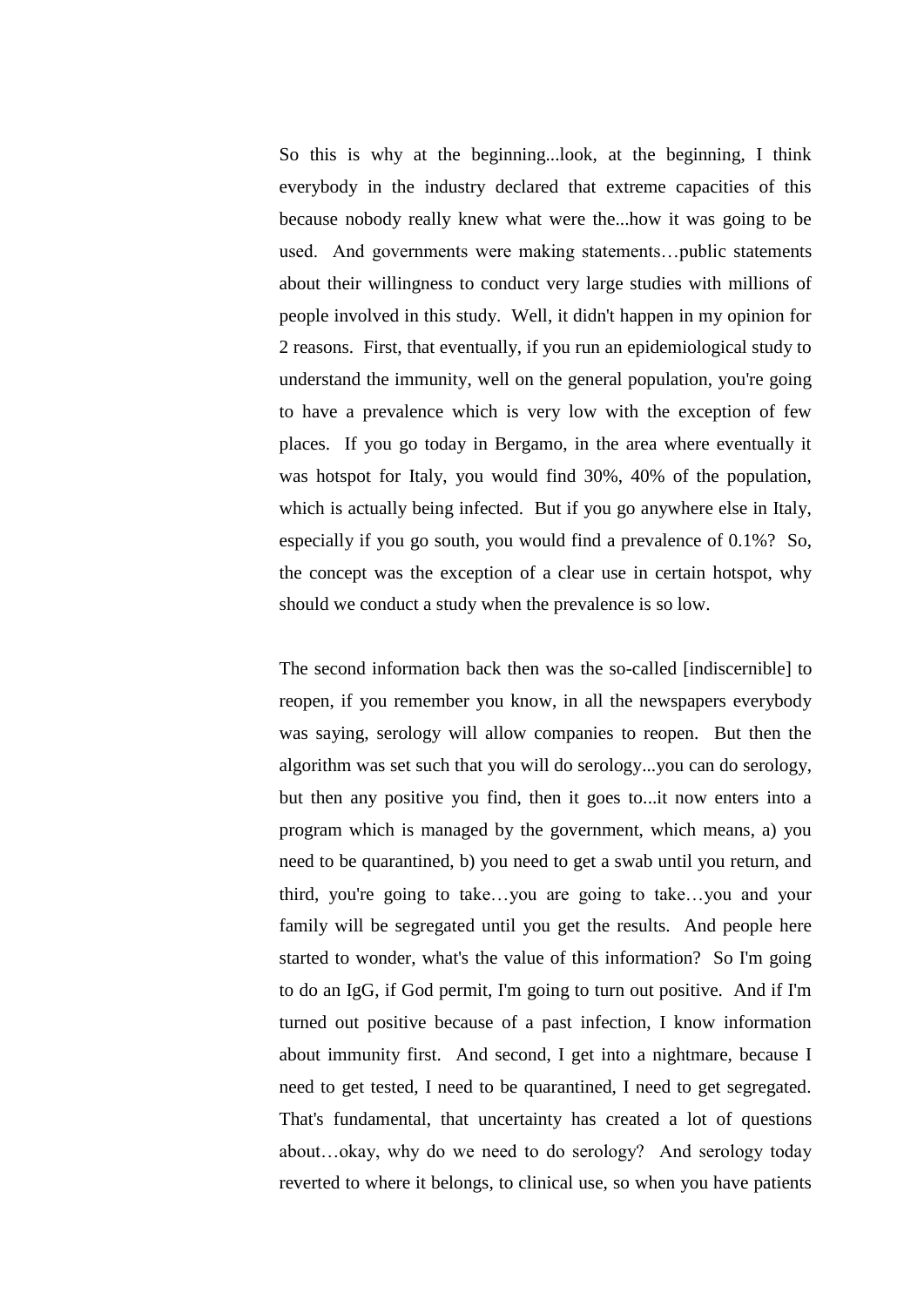which are hospitalized, then you do serology in order to understand when they develop, after the swab, when they develop the IgG and IgM as part of an algorithm, which is a diagnostic algorithm, but is not for epidemiological studies. And this is what, honestly, we see today.

There is one more usage of the serology test, which is very interesting, which has to do with the fact that one possible treatment for COVID, as you know, is a transfusion to critical patients with blood coming from donors which got infected, develop a titer [ph] and then eventually recover from that disease. There are certain protocols…experimental protocols, which have been approved in Italy, in Pavia, for example, in the U.S., but still, there is not a massive use of the product to screen donors then for donation. That is fundamentally the story around serology.

Antigen testing; Antigen testing, where are we? We are in the...we are beginning the clinical studies, and it's a complex clinical study simply because today, in Europe, you have...you understand first that you need to do a clinical study on active patients. And today, with few hotspots in Europe, you know, there are no active patients so any longer. So it's difficult to find these patients. It sounds funny, but it's terrible, the place today where to do clinical…is the U.S., because is a place where you can find lots of active patients. Therefore, we are initiating the studies with the U.S., although you know the IRB and the time it takes in the U.S., to get the clinical's approved, it takes longer than Europe. And so, today, we are in the phase where we have internal data, which are interesting and promising. But then we need to validate this data with patients that we will need to collect...we are collecting in the U.S. So I believe we are going to have more certainty around September time frame, and we plan eventually to make...to bring this product to the market, hopefully by year-end.

Third element is the legal. Look, unless you are Italian, it's very complicated to describe the legal system. But I'm trying to do it the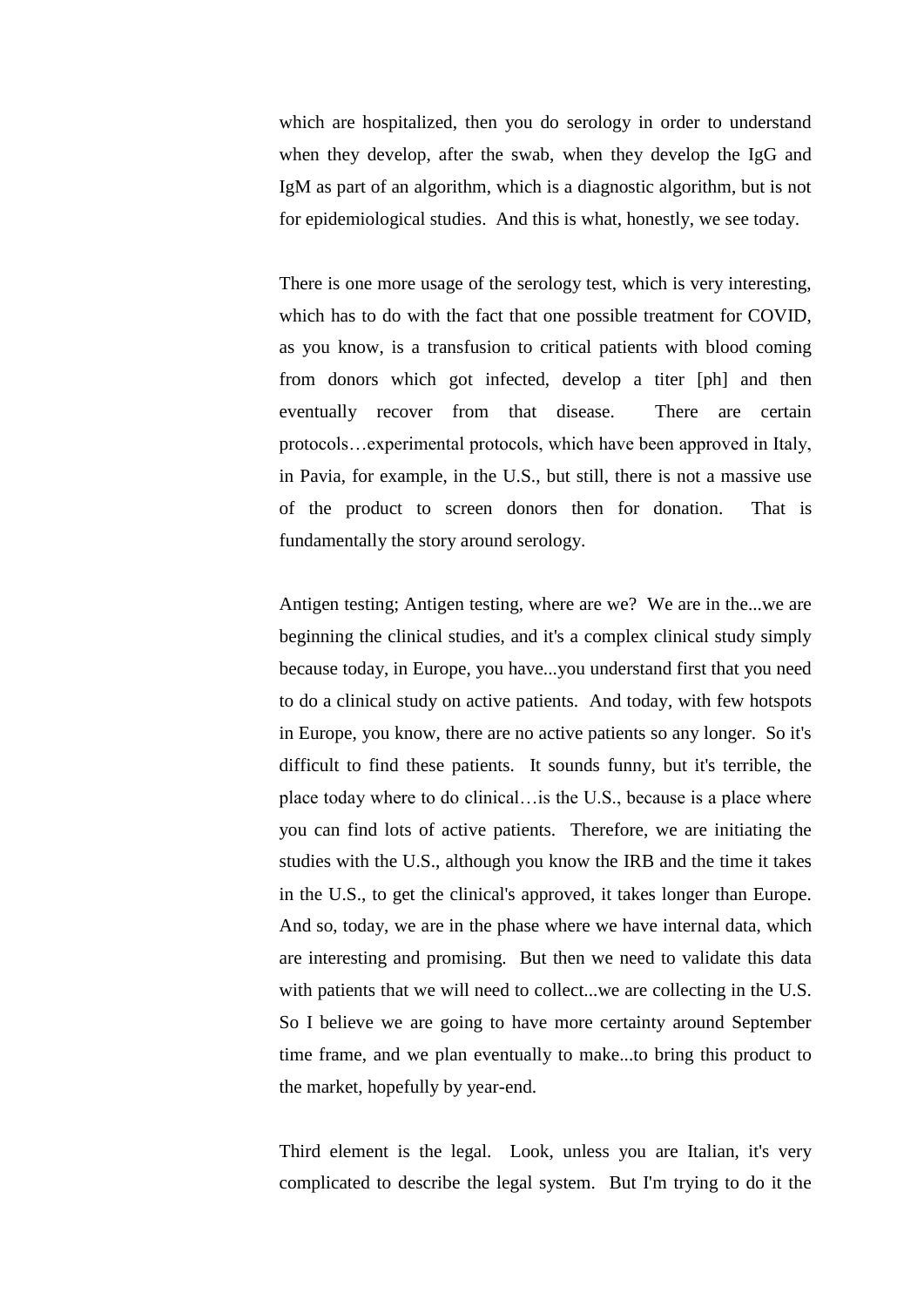best I can, and clearly, I'm not going to make any statement vis-à-vis the current DOJ investigation, because it's not...I cannot do anything like this. Well, the situation is very simple, there has been a legal case, which has been brought up by a competitor…a Chinese competitor, in under...in front of the administrative court in Pavia, and that was against the agreement, which was a clinical experimentation between us and the hospital in Pavia and the claim of the company was that, that agreement which was...gave DiaSorin an unfair advantage in terms of its ability to develop a serology assay.

In the first degree, the administrative court actually ruled in favor of the company, and so the net result was that the agreement between us and the hospital which at that point was concluded because the experimentation was concluded was in fact, declared nil and invalid without repercussion on the DiaSorin product per se. Then we appealed to the high court in Rome and the high court in Rome ruled recently to say that the...actually, the first administrative court ruling is and then it indicated...the court in Rome asked the Minister of Research in Italy to give an opinion whether the clinical study, which was conducted in Pavia between DiaSorin with the San Matteo Hospital was something that was common, let me say, or it did, or if it showed anything there that would be unusual in the way it was conducted. And…but as we speak today, the court...the high court ruled that the first court ruling has been declared nil and suspended, okay. So we are now waiting for the Minister of Health to provide a report to the high court, and then we expect that by year-end, the high court is going to rule the initial indications of the high court. I'm not going to comment, but if you read what the high court said, I think, I believe you understand what inclination of the court is. And this is from an administrative point of view.

The company also has provided to the Department of Justice in Pavia, documentation to look from a penal point of view, the agreement, again between DiaSorin and San Matteo. And I think that what we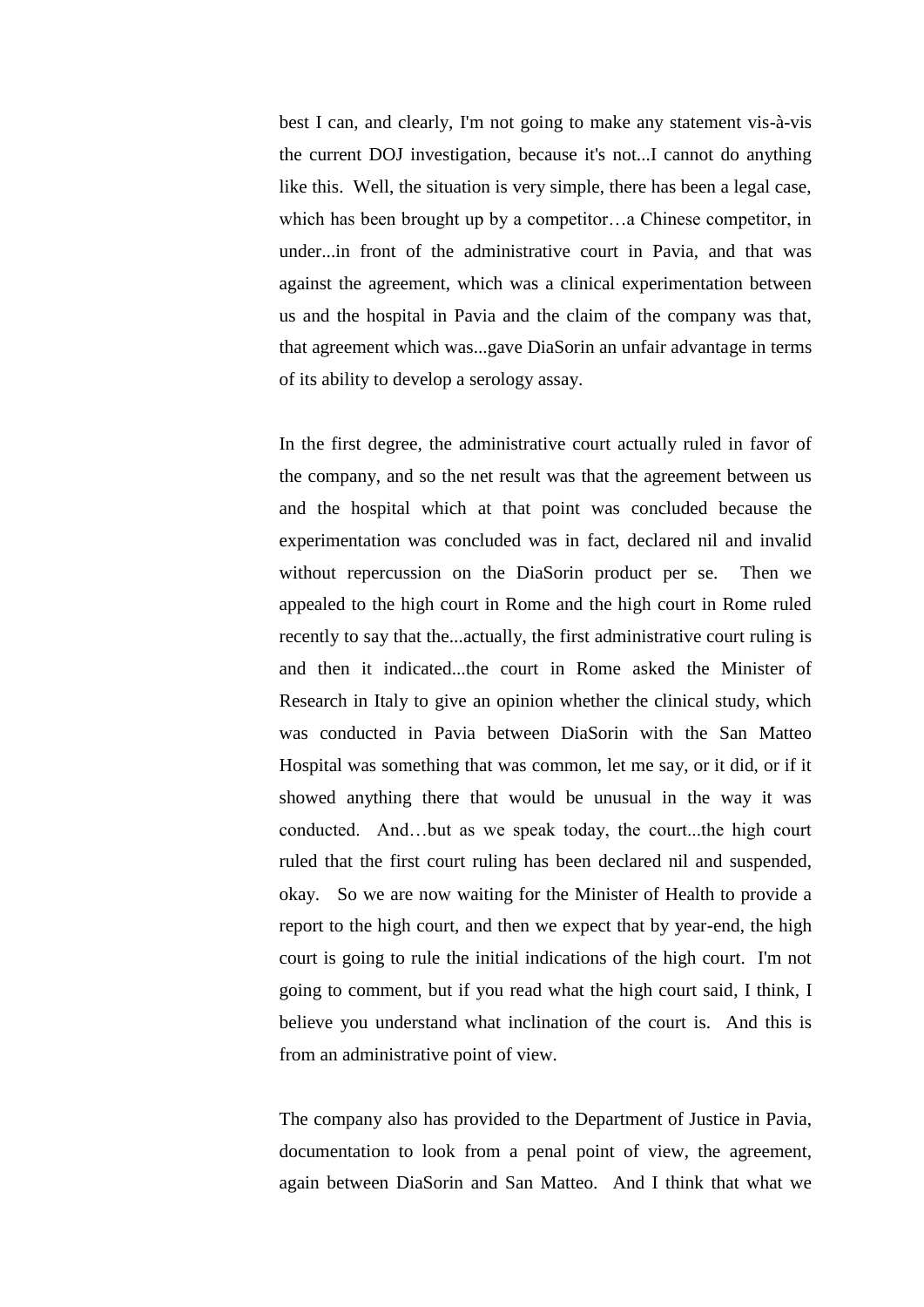have seen in the news is, that I can comment on, is that the Department of Justice has decided to initiate an investigation, again, based on San Matteo and DiaSorin agreement, which has been declared today valid by the high court. That's the interesting part. So the final judge [ph] is initiating investigation. They came to the company, and they've taken information about all the development work that has been done in DiaSorin for the development of the serology asset.

And this is where we sit today. So today, there is no affect, as far as, the business is concerned, the company continues clearly to operate. You know, that as far as, penal [ph] responsibility is not with the company, is to do with the company legal representative. So the company continues to operate as is, continue to manufacture products and serve customers. And we're waiting to see what the DOJ will decide to do, but you know that it may take a long time. And this is what I can say factually for what has happened in the last 90 days.

SCOTT BARDO: Okay. Thank you very much, Carlo. I will get back in the queue.

OPERATOR: For any further questions, please press "\*" and "1" on your telephone. The next question is a follow-up from Scott Bardo of Berenberg. Please go ahead.

SCOTT BARDO: Thanks very much for the follow up. Just a real quick one. Piergiorgio, I wonder if you can help, I think you're expecting then a recovery of your base business in the second half of the year and pretty high continued growth in molecular diagnostic, which as you've said is coming broadly from the U.S., and you can tell sizable margin. So the nature of the question is, this 43% EBITDA margin that you post here in the second quarter, I mean, is this a basis that you can progress from in the second half of the year? Any understanding about the sort of profitability development of the businesses for the rest of the year unfolds would be very helpful?